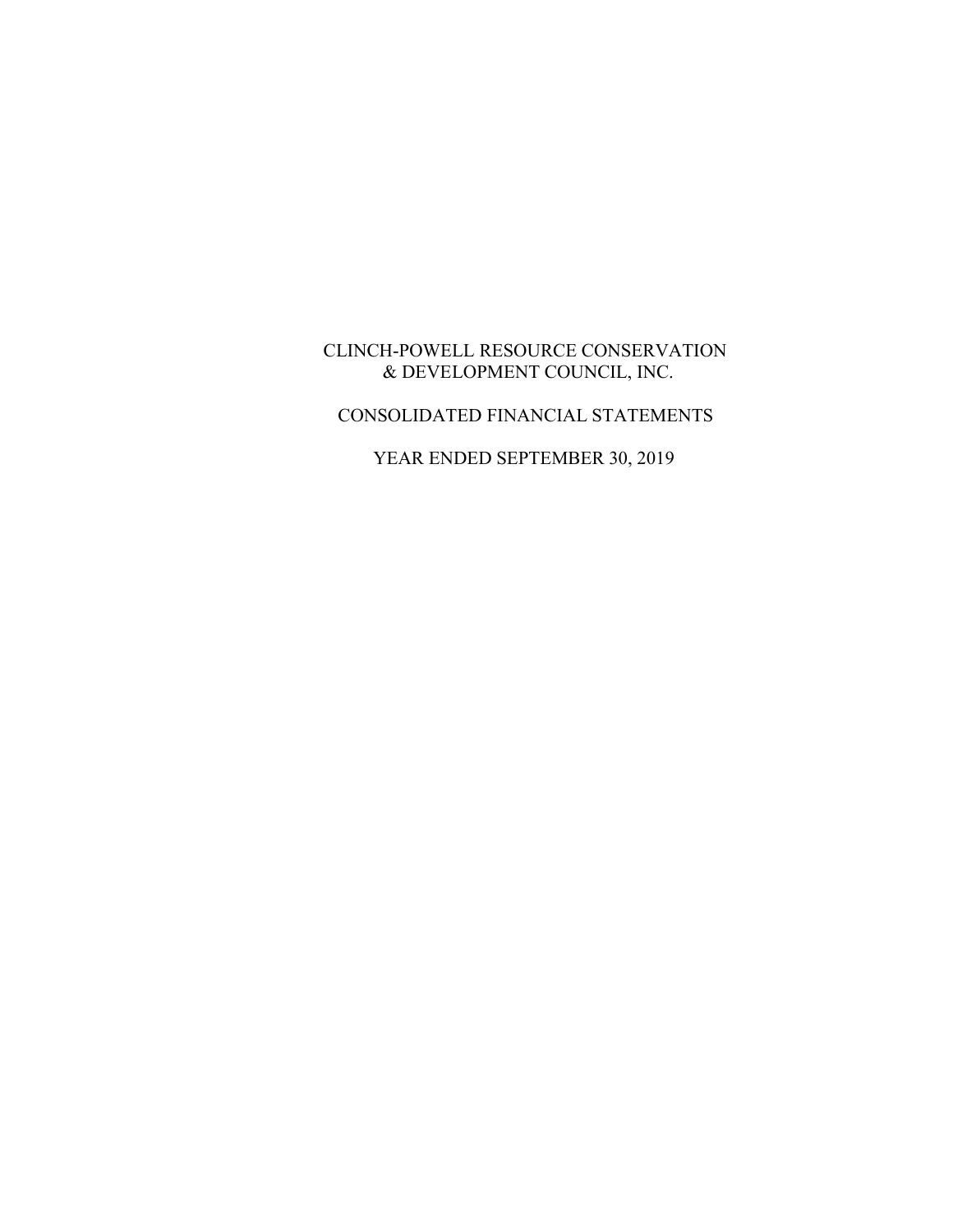# CLINCH-POWELL RESOURCE CONSERVATION & DEVELOPMENT COUNCIL, INC. YEAR ENDED SEPTEMBER 30, 2019

#### **CONTENTS**

|                                                                                                                                                                                                                          | Page           |
|--------------------------------------------------------------------------------------------------------------------------------------------------------------------------------------------------------------------------|----------------|
| Roster of Board of Directors and Executive Staff                                                                                                                                                                         | 1              |
| Independent Auditor's Report                                                                                                                                                                                             | $2 - 3$        |
| <b>Financial Statements:</b>                                                                                                                                                                                             |                |
| <b>Consolidated Statement of Financial Position</b>                                                                                                                                                                      | $\overline{4}$ |
| <b>Consolidated Statement of Activities</b>                                                                                                                                                                              | 5              |
| <b>Consolidated Statement of Functional Expenses</b>                                                                                                                                                                     | 6              |
| <b>Consolidated Statement of Cash Flows</b>                                                                                                                                                                              | $7 - 8$        |
| Notes to the Financial Statements                                                                                                                                                                                        | $9 - 19$       |
| Schedule of Expenditures of Federal and Non-Federal Awards                                                                                                                                                               | $20 - 21$      |
| Notes to the Schedule of Expenditures of Federal and Non-Federal Awards                                                                                                                                                  | 22             |
| Independent Auditor's Report on Internal Control Over Financial Reporting<br>and on Compliance and Other Matters Based on an Audit of Financial Statements<br>Performed In Accordance with Government Auditing Standards | $23 - 24$      |
| Independent Auditor's Report on Compliance for Each Major Program<br>and on Internal Control Over Compliance Required by the Uniform Guidance                                                                            | $25 - 26$      |
| Schedule of Findings and Questioned Costs                                                                                                                                                                                | 27             |
| Schedule of Prior Year Audit Findings                                                                                                                                                                                    | 28             |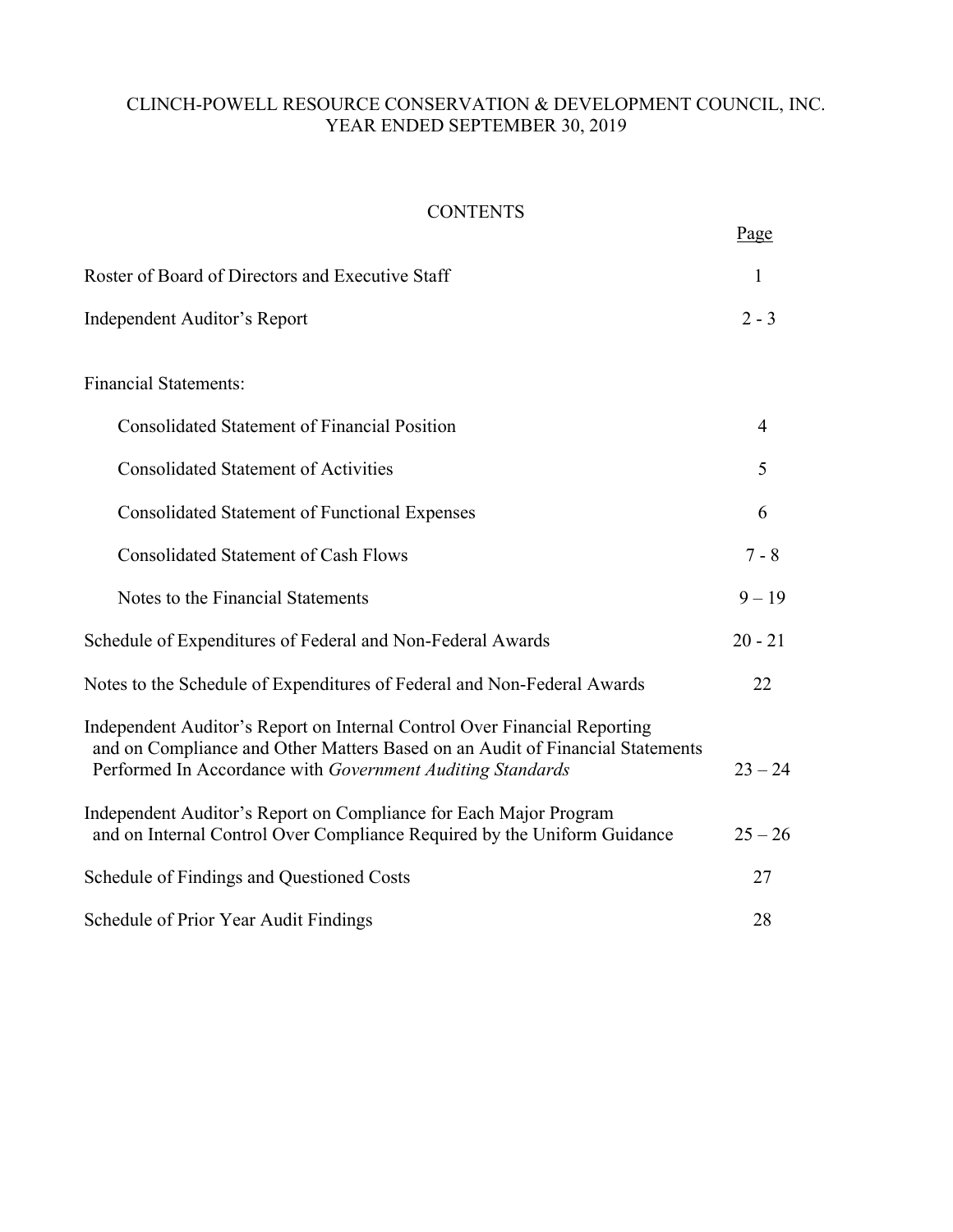### CLINCH-POWELL RESOURCE CONSERVATION & DEVELOPMENT COUNCIL, INC.

#### ROSTER OF BOARD OF DIRECTORS AND EXECUTIVE STAFF

#### AS OF SEPTEMBER 30, 2019

#### BOARD OF DIRECTORS

John Vasquez Chairperson Nancy Barker Board Member David Lietzke Board Member Stewart Oakes Board Member Bob Ripley Board Member Steve Roark Board Member Cherry Acuff Board Member Sheldon Livesay Board Member Perry Stevens Board Member Gloria Brooke Lee Board Member

Bill Rhea Vice Chairperson Cody Brown Secretary/Treasurer

#### EXECUTIVE STAFF

Lindy Turner Executive Director Sara Knight Financial Supervisor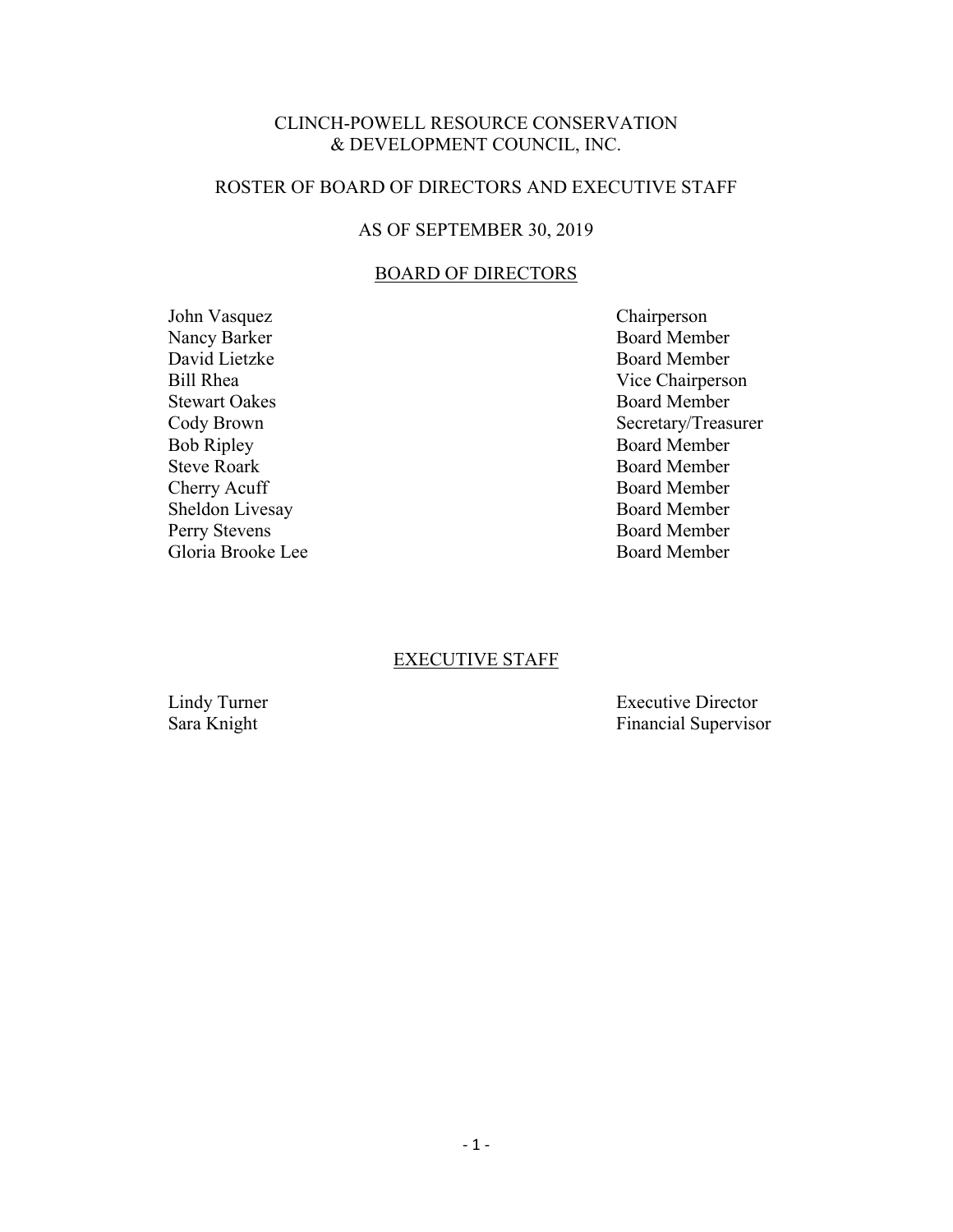# **Bible Harris Smith**, P.C.

Certified Public Accountants and Business Advisors Since 1949

Knoxville, TN 37902-2104 Program E-mail *lastname*@BHSpc.com

507 West Clinch Avenue Member of the AICPA Peer Review Phone 865-546-2300 Member of the Tennessee Society Fax 865-525-7454 of Certified Public Accountants

### INDEPENDENT AUDITOR'S REPORT

Board of Directors Clinch-Powell Resource Conservation & Development Council, Inc. Rutledge, Tennessee

#### **Report on the Financial Statements**

We have audited the accompanying financial statements of Clinch-Powell Resource Conservation & Development Council, Inc., a nonprofit organization, and its wholly owned for profit subsidiary Clinch Powell Construction Company, which comprise the consolidated statement of financial position as of September 30, 2019, the related consolidated statements of activities, functional expenses, and cash flows for the year then ended, and the related notes to the consolidated financial statements.

#### **Management's Responsibility for the Financial Statements**

Management is responsible for the preparation and fair presentation of these financial statements in accordance with accounting principles generally accepted in the United States of America; this includes the design, implementation, and maintenance of internal control relevant to the preparation and fair presentation of financial statements that are free from material misstatement, whether due to fraud or error.

#### **Auditor's Responsibility**

Our responsibility is to express an opinion on these financial statements based on our audit. We conducted our audit in accordance with auditing standards generally accepted in the United States of America and the standards applicable to financial audits contained in *Government Auditing Standards*, issued by the Comptroller General of the United States. Those standards require that we plan and perform the audit to obtain reasonable assurance about whether the financial statements are free from material misstatement.

An audit involves performing procedures to obtain audit evidence about the amounts and disclosures in the financial statements. The procedures selected depend on the auditor's judgment, including the assessment of the risks of material misstatement of the financial statements, whether due to fraud or error. In making those risk assessments, the auditor considers internal control relevant to the entity's preparation and fair presentation of the financial statements in order to design audit procedures that are appropriate in the circumstances, but not for the purpose of expressing an opinion on the effectiveness of the entity's internal control. Accordingly, we express no such opinion. An audit also includes evaluating the appropriateness of accounting policies used and the reasonableness of significant accounting estimates made by management, as well as evaluating the overall presentation of the financial statements.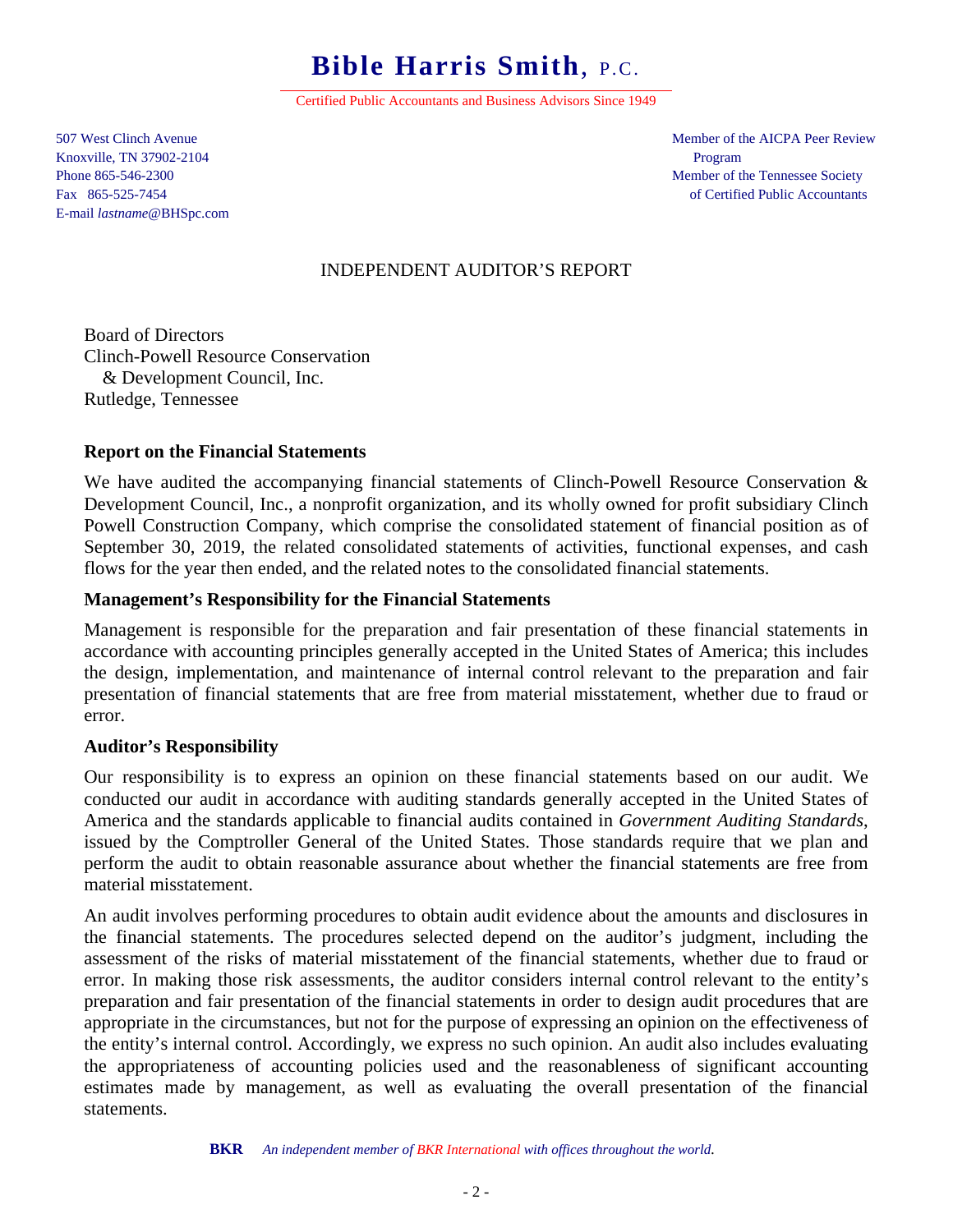We believe that the audit evidence we have obtained is sufficient and appropriate to provide a basis for our audit opinion.

## **Opinion**

In our opinion, the financial statements referred to above present fairly, in all material respects, the financial position of Clinch-Powell Resource Conservation & Development Council, Inc. as of September 30, 2019, and the changes in its net assets and its cash flows for the year then ended in accordance with accounting principles generally accepted in the United States of America.

## **Other Matters**

## Other Information

Our audit was conducted for the purpose of forming an opinion on the financial statements as a whole. The accompanying schedule of expenditures of federal awards, as required by Title 2 U.S. Code of Federal Regulations Part 200, Uniform Administrative Requirements, Cost Principles, and Audit Requirements for Federal Awards, is presented for purposes of additional analysis and is not a required part of the financial statements. Such information is the responsibility of management and was derived from and relates directly to the underlying accounting and other records used to prepare the financial statements. The information has been subjected to the auditing procedures applied in the audit of the financial statements and certain additional procedures, including comparing and reconciling such information directly to the underlying accounting and other records used to prepare the financial statements or to the financial statements themselves, and other additional procedures in accordance with auditing standards generally accepted in the United States of America. In our opinion, the information is fairly stated, in all material respects, in relation to the financial statements as a whole.

## **Other Reporting Required by** *Government Auditing Standards*

In accordance with *Government Auditing Standards*, we have also issued our report dated June 2, 2020, on our consideration of Clinch-Powell Resource Conservation & Development Council, Inc.'s internal control over financial reporting and on our tests of its compliance with certain provisions of laws, regulations, contracts, and grant agreements and other matters. The purpose of that report is solely to describe the scope of our testing of internal control over financial reporting and compliance and the results of that testing, and not to provide an opinion on the effectiveness Clinch-Powell Resource Conservation & Development Council's internal control over financial reporting or on compliance. That report is an integral part of an audit performed in accordance with *Government Auditing Standards* in considering Clinch-Powell Resource Conservation & Development Council, Inc.'s internal control over financial reporting and compliance.

Bible Asia Smith, P.C.

Bible Harris Smith, P.C. Knoxville, Tennessee June 2, 2020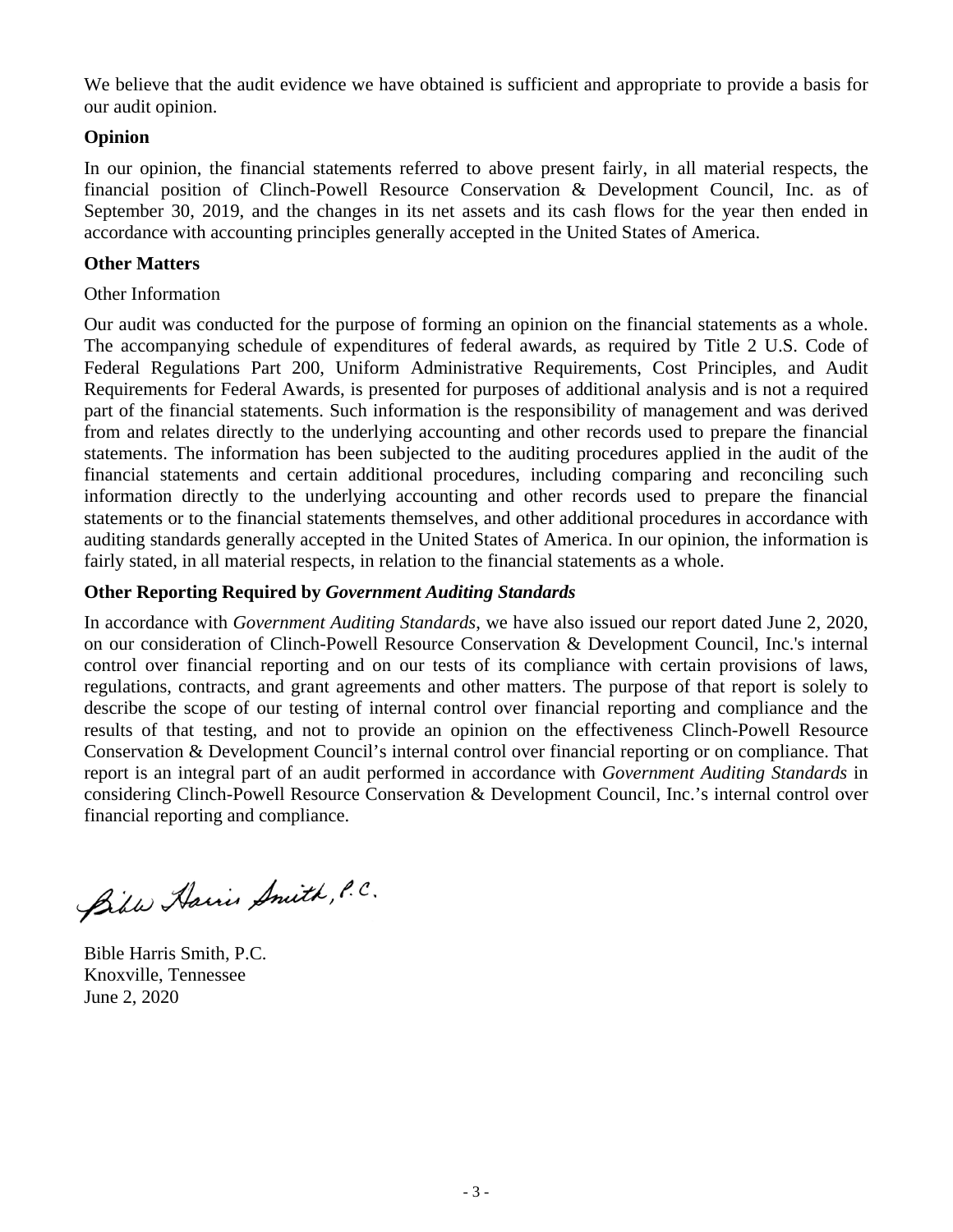# CLINCH-POWELL RESOURCE CONSERVATION & DEVELOPMENT COUNCIL, INC. CONSOLIDATED STATEMENT OF FINANCIAL POSITION SEPTEMBER 30, 2019

# ASSETS

| Cash and Cash Equivalents                    | \$<br>770,171 |
|----------------------------------------------|---------------|
| <b>Grants Receivable</b>                     | 560,370       |
| <b>Other Receivables</b>                     | 149,172       |
| Prepaid Expenses                             | 46,783        |
| Inventory                                    | 17,324        |
| Loans Receivable, Net                        | 916,417       |
| Property and Equipment, Net                  | 3,247,658     |
| Land and Development Costs                   | 1,541,002     |
| Deposits                                     | 3,250         |
| Beneficial Interest in Assets Held by Others | 141,035       |
|                                              |               |
| <b>TOTAL ASSETS</b>                          | 7,393,182     |

# LIABILITIES AND NET ASSETS

| Line of Credit                               | \$<br>450,000 |
|----------------------------------------------|---------------|
| <b>Accounts Payable</b>                      | 56,921        |
| <b>Accrued Payroll Expenses and Taxes</b>    | 60,263        |
| <b>Other Current Liabilities</b>             | 36,394        |
| <b>Easement Contract Liabilities</b>         | 45,434        |
| Long Term Debt                               | 868,124       |
|                                              |               |
| <b>TOTAL LIABILITIES</b>                     | 1,517,136     |
|                                              |               |
| NET ASSETS                                   |               |
| <b>Net Assets Without Donor Restrictions</b> | 4,007,555     |
| <b>Net Assets With Donor Restrictions</b>    | 1,868,491     |
|                                              |               |
| <b>TOTAL NET ASSETS</b>                      | 5,876,046     |
|                                              |               |
| <b>TOTAL LIABILITIES NET ASSETS</b>          | 7,393,182     |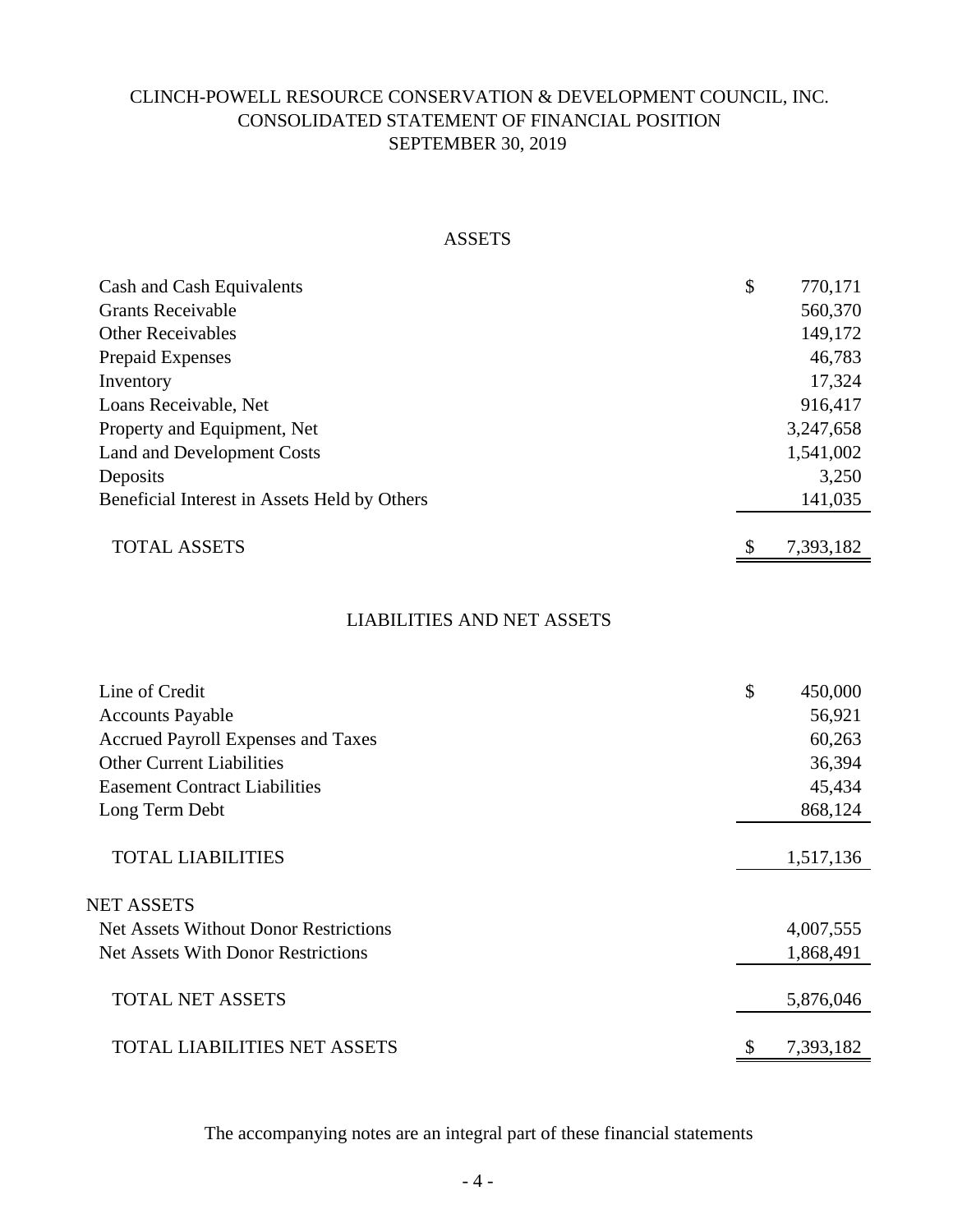# CLINCH-POWELL RESOURCE CONSERVATION & DEVELOPMENT COUNCIL, INC. CONSOLIDATED STATEMENT OF ACTIVITIES FOR THE YEAR ENDED SEPTEMBER 30, 2019

|                                             | <b>Without Donor</b><br>Restrictions | <b>With Donor</b><br>Restrictions | Total        |  |
|---------------------------------------------|--------------------------------------|-----------------------------------|--------------|--|
| <b>SUPPORT AND REVENUE</b>                  |                                      |                                   |              |  |
| Contributions                               | \$<br>763                            | \$<br>10,659                      | \$<br>11,422 |  |
| <b>Grant Income</b>                         |                                      | 1,604,179                         | 1,604,179    |  |
| <b>In-Kind Contributions</b>                | 676,876                              |                                   | 676,876      |  |
| Fees for Services                           | 669,646                              |                                   | 669,646      |  |
| Rent                                        | 170,756                              |                                   | 170,756      |  |
| <b>Store and Other Sales</b>                | 223,196                              |                                   | 223,196      |  |
| <b>Interest and Dividend Income</b>         | 10,281                               |                                   | 10,281       |  |
| Home Program Sales Proceeds                 | 462,676                              | 359,971                           | 822,647      |  |
| Change in Beneficial Interest               | 1,671                                |                                   | 1,671        |  |
| <b>NET ASSETS RELEASED</b>                  |                                      |                                   |              |  |
| FROM RESTRICTIONS:                          |                                      |                                   |              |  |
| <b>Satisfaction of Program Restrictions</b> | 2,109,822                            | (2,109,822)                       |              |  |
| <b>Total Support and Revenue</b>            | \$4,325,687                          | \$<br>(135,013)                   | \$4,190,674  |  |
| <b>EXPENSES AND LOSSES</b>                  |                                      |                                   |              |  |
| Program                                     | \$3,504,459                          | \$                                | \$3,504,459  |  |
| <b>Management and General</b>               | 319,032                              |                                   | 319,032      |  |
| <b>Fund Raising</b>                         |                                      |                                   |              |  |
| <b>Total Expenses</b>                       | 3,823,491                            |                                   | 3,823,491    |  |
| <b>Total Expenses and Losses</b>            | 3,823,491                            |                                   | 3,823,491    |  |
| <b>CHANGE IN NET ASSETS</b>                 | 502,196                              | (135,013)                         | 367,183      |  |
| NET ASSETS, beginning of year               | 3,505,359                            | 2,003,504                         | 5,508,863    |  |
| NET ASSETS, end of year                     | \$4,007,555                          | 1,868,491<br>\$                   | \$5,876,046  |  |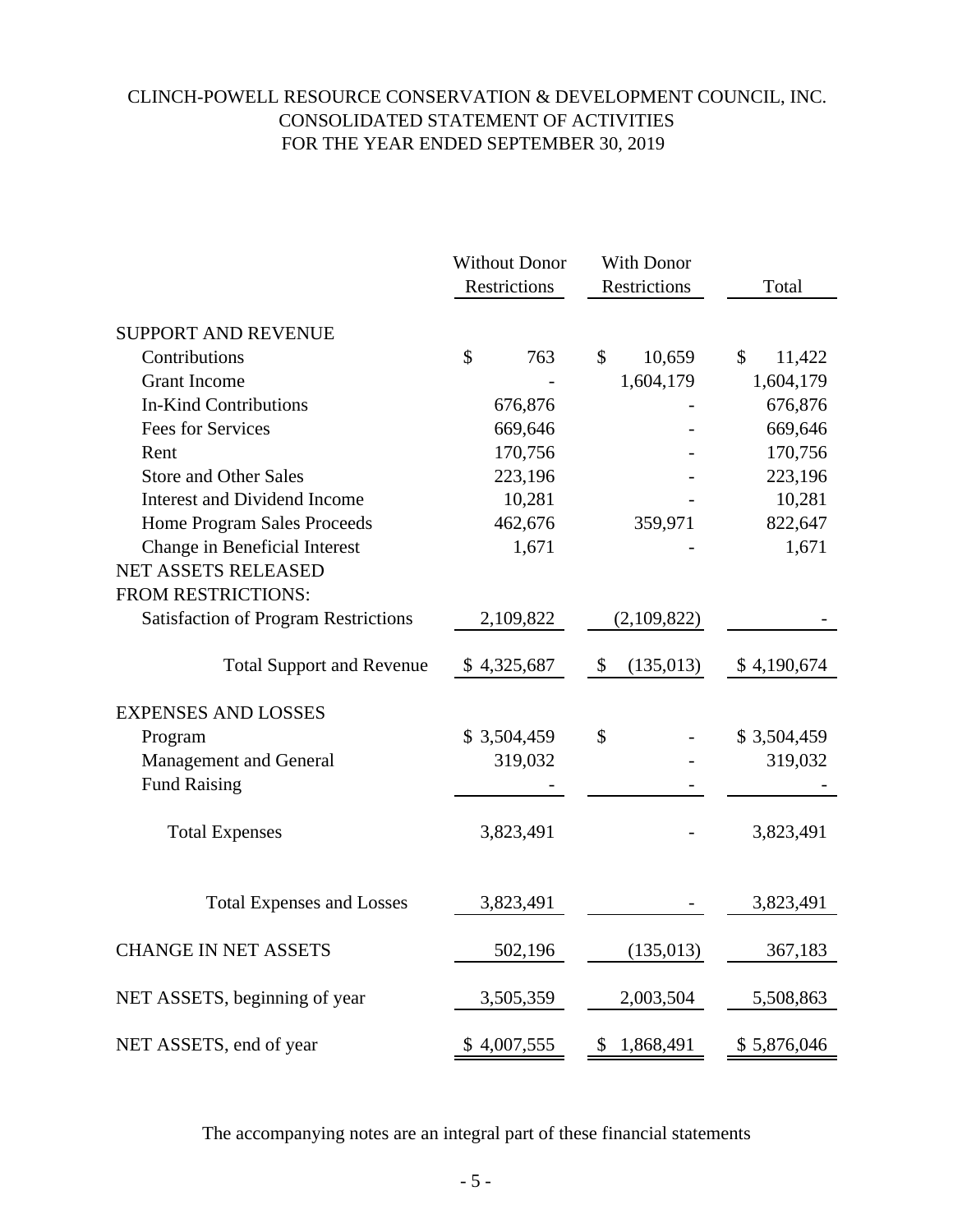# CLINCH-POWELL RESOURCE CONSERVATION & DEVELOPMENT COUNCIL, INC. CONSOLIDATED STATEMENT OF FUNCTIONAL EXPENSES FOR THE YEAR ENDED SEPTEMBER 30, 2019

|                                           | Program                                       |            |                            |             |
|-------------------------------------------|-----------------------------------------------|------------|----------------------------|-------------|
|                                           | <b>Services</b><br><b>Supporting Services</b> |            |                            |             |
|                                           |                                               | Management |                            |             |
|                                           | Program                                       | and        | Fund                       |             |
|                                           | Services                                      | General    | Raising                    | Total       |
| Salaries, Benefits and Payroll Taxes      | 1,277,074<br>\$                               | \$208,371  | \$                         | \$1,485,445 |
| <b>Construction Costs</b>                 | 2,016,190                                     |            |                            | 2,016,190   |
| <b>Contract Services</b>                  | 431,438                                       | 1,500      |                            | 432,938     |
| <b>Supplies and Materials</b>             | 294,657                                       | 11,073     |                            | 305,730     |
| <b>Cost of Store and Restaurant Sales</b> | 111,645                                       |            |                            | 111,645     |
| Maintenance                               | 209,373                                       | 2,040      |                            | 211,413     |
| Insurance                                 | 39,175                                        | 45,096     |                            | 84,271      |
| <b>Landowner Payments</b>                 | 115,416                                       |            |                            | 115,416     |
| <b>Utilities and Phone</b>                | 49,677                                        | 7,876      |                            | 57,553      |
| <b>Other Expenses</b>                     | 47,728                                        | 753        |                            | 48,481      |
| Travel                                    | 21,070                                        | 8,635      |                            | 29,705      |
| <b>Professional Fees</b>                  |                                               | 13,000     |                            | 13,000      |
| <b>Donations and Grants</b>               | 10,615                                        |            |                            | 10,615      |
| Promotional                               | 3,741                                         |            |                            | 3,741       |
| Printing and Copying                      | 6,406                                         | 2,137      |                            | 8,543       |
| Rent                                      | 4,800                                         |            |                            | 4,800       |
| Dues and Subscriptions                    | 500                                           | 2,444      |                            | 2,944       |
| Interest                                  |                                               | 4,100      |                            | 4,100       |
| Meetings                                  | 1,471                                         | 4,041      |                            | 5,512       |
| Postage                                   | 359                                           | 915        |                            | 1,274       |
| <b>Bad Debt Expense</b>                   | 743                                           |            |                            | 743         |
| <b>Less: Capitalized Costs</b>            | (1,230,008)                                   |            |                            | (1,230,008) |
| <b>Total Expenses before Depreciation</b> | 3,412,070                                     | 311,981    |                            | 3,724,051   |
| Depreciation                              | 92,389                                        | 7,051      |                            | 99,440      |
|                                           | 3,504,459<br>\$                               | \$ 319,032 | $\boldsymbol{\mathsf{\$}}$ | \$3,823,491 |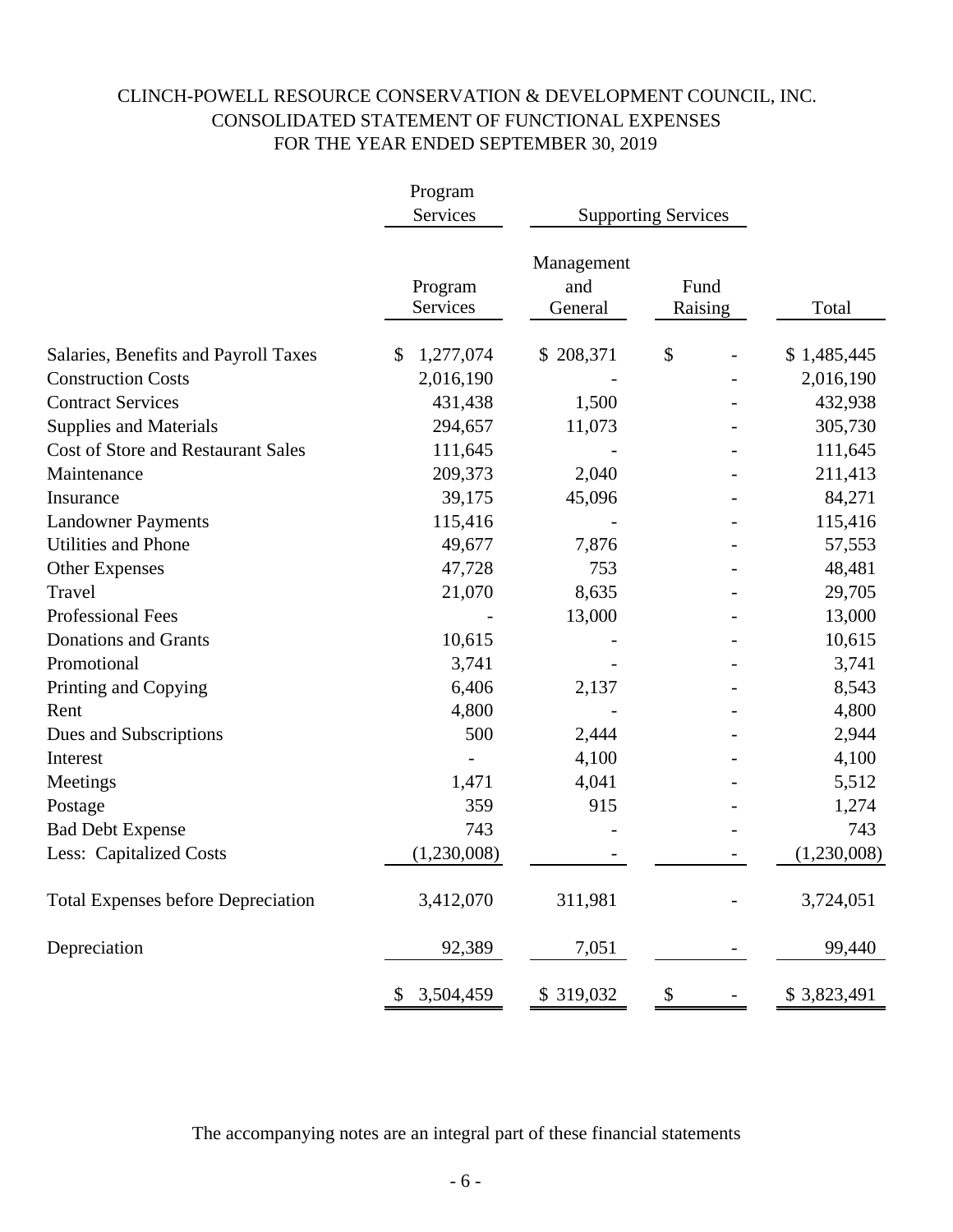# CLINCH-POWELL RESOURCE CONSERVATION & DEVELOPMENT COUNCIL, INC. CONSOLIDATED STATEMENT OF CASH FLOWS FOR THE YEAR ENDED SEPTEMBER 30, 2019

# CASH FLOWS FROM OPERATING ACTIVITIES

| Change in net assets                                 | \$<br>367,183 |
|------------------------------------------------------|---------------|
| Adjustments to reconcile change in net assets to net |               |
| cash provided by operating activities:               |               |
| Depreciation expense                                 | 99,440        |
| Gain on Disposition                                  | (56,981)      |
| Change in Discount on Loans Receivable               | (1,000)       |
| Change in Allowance related to Loans Receivable      | (2,105)       |
| (Increase) decrease in assets:                       |               |
| <b>Grants Receivable</b>                             | (246,371)     |
| <b>Other Receivables</b>                             | (61, 635)     |
| Prepaid Expenses                                     | (22, 182)     |
| Inventory                                            | 1,642         |
| Land and Development Costs                           | (1,169,243)   |
| Deposits                                             | (214)         |
| Beneficial Interest in Assets Held by Others         | (1,670)       |
| Increase (decrease) in liabilities:                  |               |
| Accounts payable                                     | (2,850)       |
| <b>Accrued Payroll</b>                               | (4,747)       |
| Other liabilities                                    | 10,727        |
| CASH USED FOR OPERATING ACTIVITIES                   | (1,090,006)   |
| CASH FLOWS FROM INVESTING ACTIVITIES                 |               |
| Cash paid for purchases of fixed assets              | (60, 765)     |
| Proceeds from the Sale of Property                   | 844,000       |
| Receipts from Collections of Loans                   | 184,985       |
| Disbursements for Loans Made                         | (43,753)      |
| <b>Release of Loans</b>                              | 22,269        |
| CASH PROVIDED BY INVESTING ACTIVITIES                | 946,736       |
|                                                      |               |

Continued on Page 8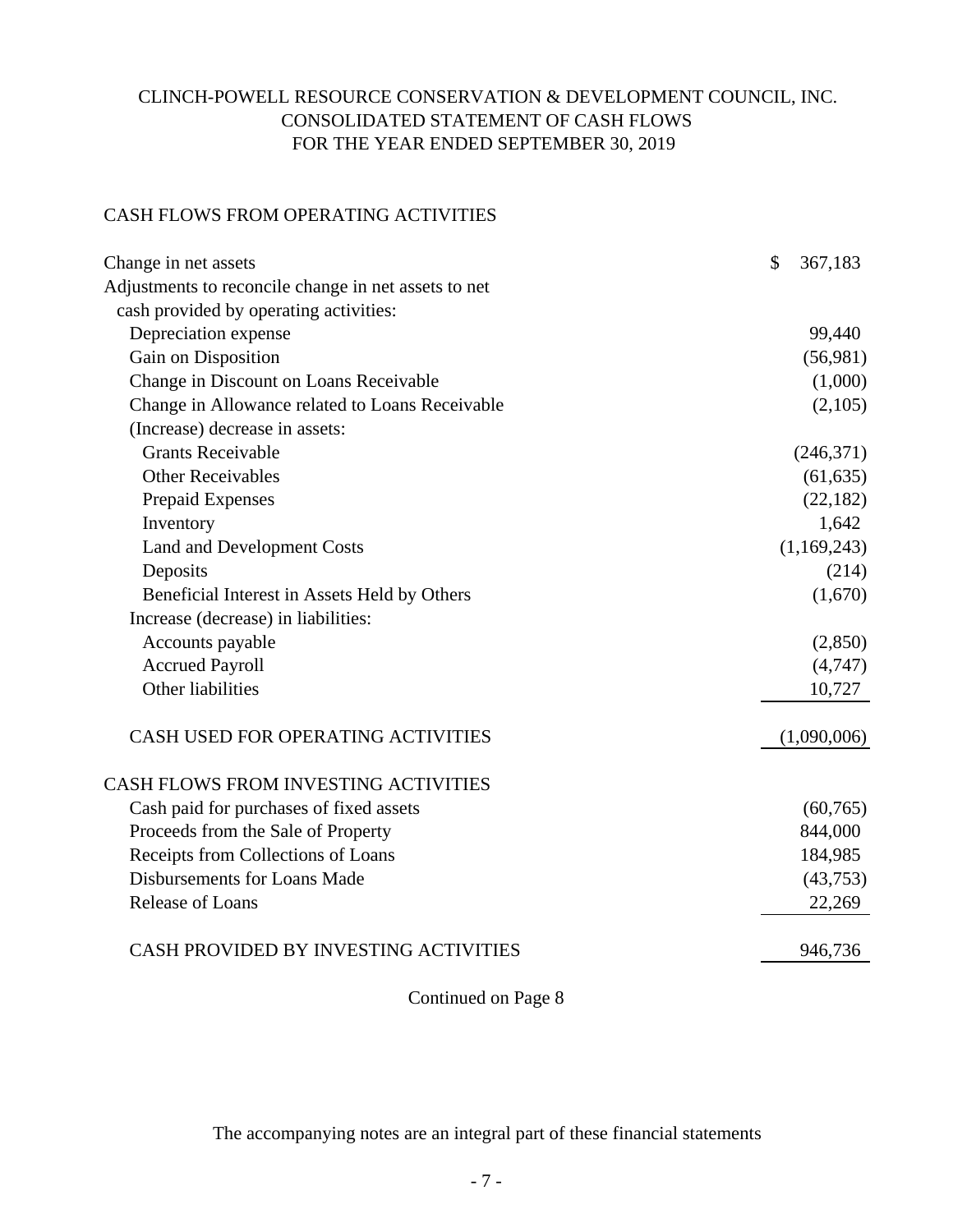# CLINCH-POWELL RESOURCE CONSERVATION & DEVELOPMENT COUNCIL, INC. CONSOLIDATED STATEMENT OF CASH FLOWS FOR THE YEAR ENDED SEPTEMBER 30, 2019

Continued from page 7

| CASH FLOWS FROM FINANCING ACTIVITIES                          |               |
|---------------------------------------------------------------|---------------|
| <b>Easement Contract Payments</b>                             | (8,748)       |
| Payments on Line of Credit                                    | (50,000)      |
| Principal Payments on Long Term Debt                          | (107, 183)    |
| CASH USED FOR FINANCING ACTIVITIES                            | (165, 931)    |
| NET DECREASE IN CASH                                          | (309,201)     |
| CASH AT BEGINNING OF YEAR                                     | 1,079,372     |
| CASH AT END OF YEAR                                           | 770,171<br>S. |
| SUPPLEMENTAL DISCLOSURE OF CASH FLOW INFORMATION:<br>Interest | 4,100         |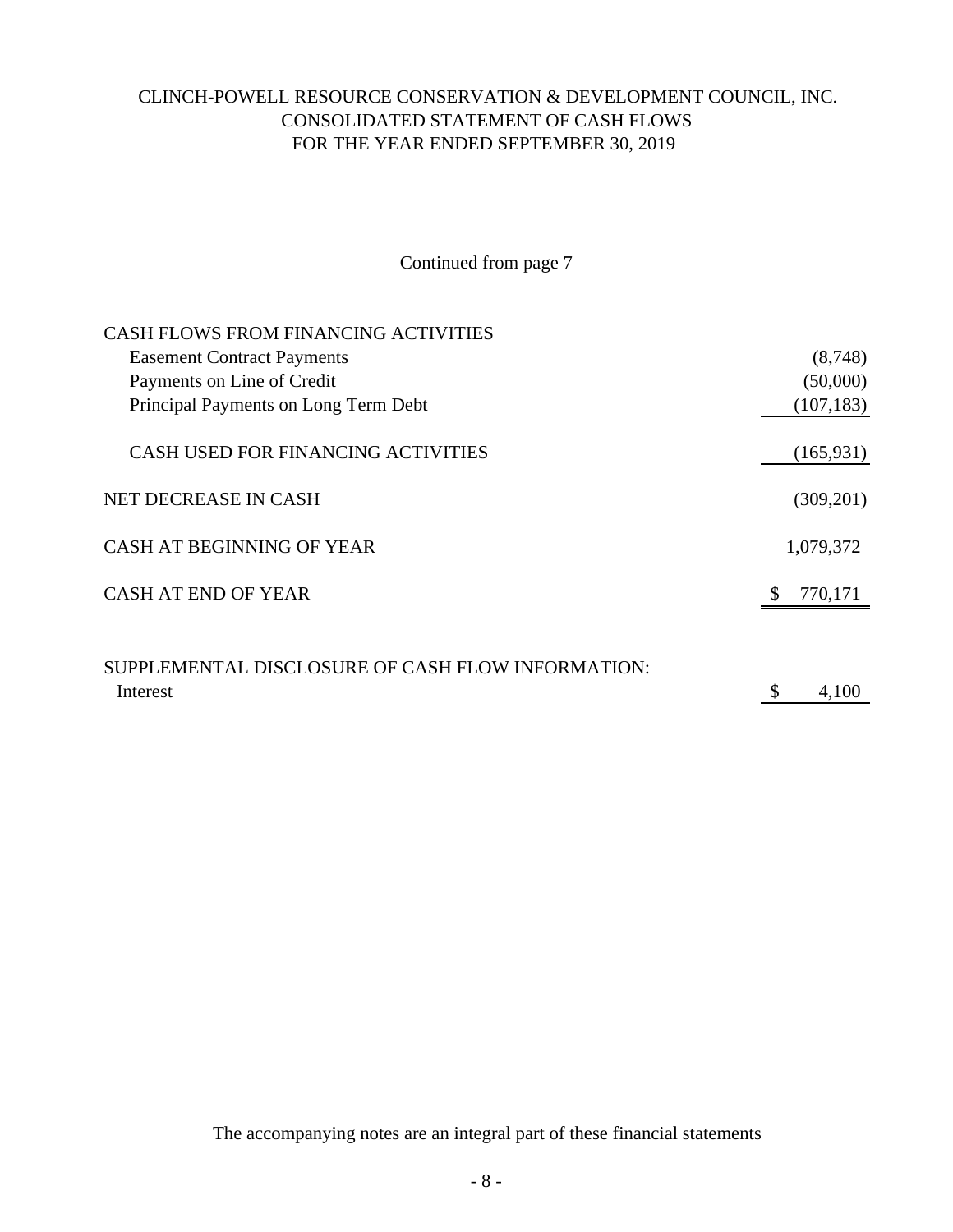# CLINCH-POWELL RESOURCE CONSERVATION & DEVELOPMENT COUNCIL, INC. NOTES TO THE FINANCIAL STATEMENTS YEAR ENDED SEPTEMBER 30, 2019

## Note 1 - Nature of Organization and Summary of Significant Accounting Policies

The Clinch-Powell Resource Conservation & Development Council, Inc. (the Council) was incorporated under the laws of the state of Tennessee in 1989 as a nonprofit corporation. The Council's purposes are to build strong communities, care for people, and protect natural resources in East Tennessee and surrounding areas. The Council is a Community Housing Development Organization (CHDO) and holds a Tennessee license for mortgage origination. The Council is a HUD approved counseling agency and maintains certified housing counselors to provide services.

The Council submitted proposals and was awarded federal grants to construct homes for low to moderate income families. The housing program provides home ownership education and housing counseling, increases the supply of affordable housing, assists with upfront homeownership costs, matches homeowners with the best financing available and assists existing homeowners with renovation and repairs for safe, sanitary housing.

The Council was awarded federal grants through the State of Tennessee to purchase and renovate foreclosed properties in specified areas. These have been renovated and are available for rent.

The Council operates a large AmeriCorps program called Appalachia CARES under a federal grant in partnership with various and community based groups and public agencies. Appalachia CARES is a servicelearning program that engages AmeriCorps members in direct service with of all agencies in primarily low income, rural communities. The program provides students with authentic learning experiences in which they learn content in a real life, real world context.

Through its Clinch Powell Watershed Alliance, the Council works with landowners to protect and repair farmland and the watershed. By identifying conservation threats and stressors and designing and implementing best management practices to correct problem areas, pollution is abated, habitats are created and lands are restored.

The Council works to improve the economic vitality of the region by providing counseling and assistance in small business development as well as small business loans.

River Place on the Clinch has been developed by the Council to promote eco-tourism in the poorest county of the service area. It consists of a country store, restaurant, education center, rental cabins, and river adventure equipment, with additional development anticipated.

The Council maintains an administrative office in Rutledge, Tennessee, and is under the authority of a non-compensated Board of Directors whose members represent each county in the Council's project area. The Council is primarily funded by grants and by fees for providing services such as conducting environmental workshops and seminars.

Basis of Accounting - Accounting principles generally accepted in the United States of America require financial statements to be presented on the accrual basis of accounting. The financial statements and accounting records are prepared on the accrual basis of accounting and accordingly reflect all significant receivables, payables, and other liabilities.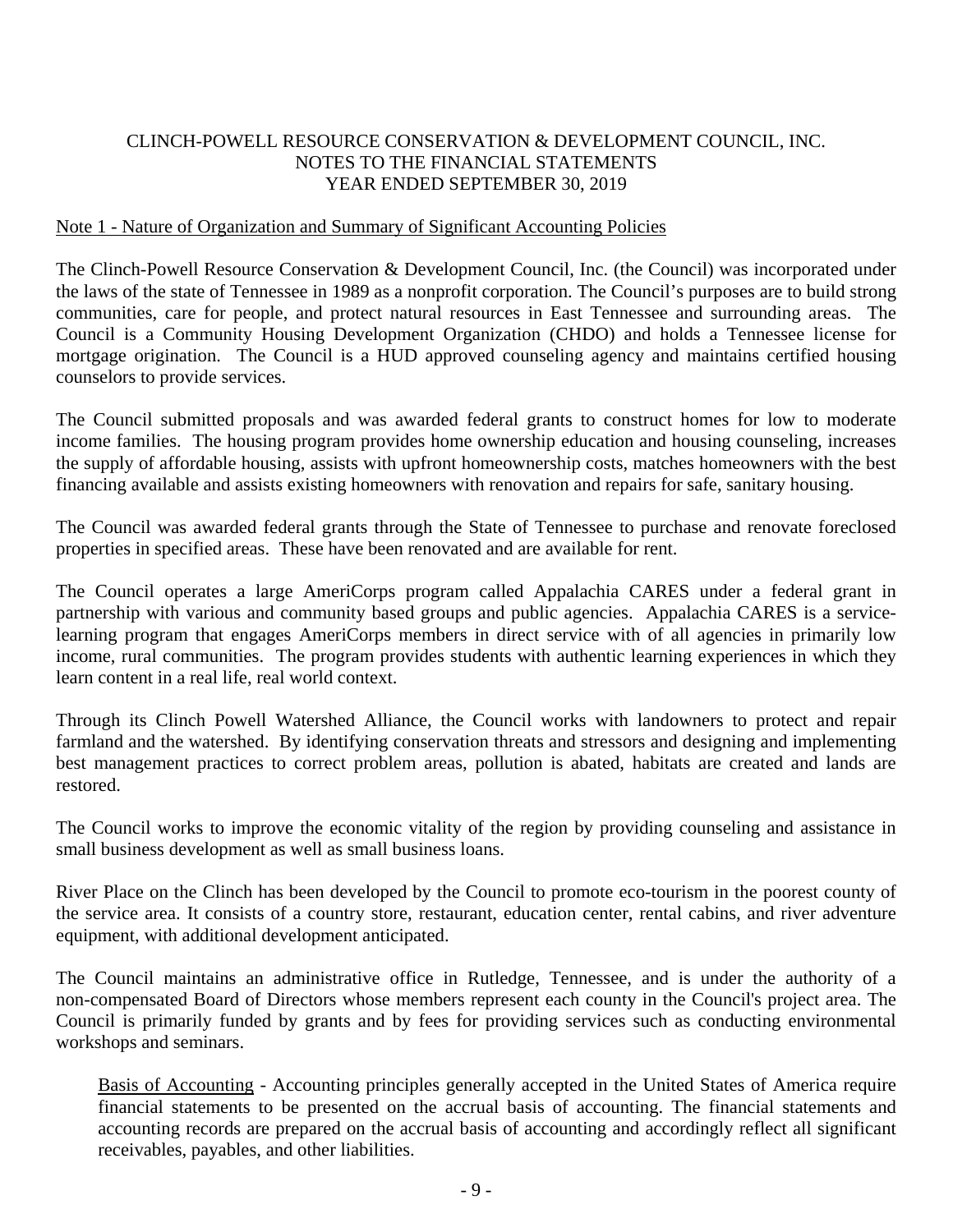Consolidation - The consolidated financial statements of the Council include its wholly owned taxable subsidiary – Clinch-Powell Construction Company, Inc. (CPCC). CPCC was formed to facilitate the Clinch-Powell Home Team building projects and to reduce insurance costs. All significant intercompany accounts and transactions have been eliminated in consolidation. The effects on the Council's financial statements as a result of the consolidation are as follows:

| Assets      |        | 30,000 increase |
|-------------|--------|-----------------|
| Liabilities |        | 6,000 increase  |
| Net Assets  | 36,000 | increase        |

Basis of Presentation - The Council is required to report information regarding its financial position and activities according to two classes of net assets: with donor restricted net assets and without donor restricted net assets.

Cash and Cash Equivalents – For purposes of the Statement of Cash Flows, the Council considers all highly liquid investments with an initial maturity of three months or less and certificates of deposit to be cash equivalents.

Property and Equipment - Donations of property and equipment are recorded as support at their estimated fair value. Such donations are reported as unrestricted support unless the donor has restricted the donated asset to a specific purpose. Assets donated with explicit restrictions regarding their use and contributions of cash that must be used to acquire property and equipment are reported as restricted support. Absent donor stipulations regarding how long those donated assets must be maintained, the Council reports expirations of donor restrictions when the donated or acquired assets are placed in service as instructed by the donor. The Council reclassifies restricted net assets to unrestricted net assets at that time. Property and equipment are depreciated using the straight-line method over their estimated useful lives ranging from three to thirty-nine years. The cost of maintenance and repairs is expensed as incurred. Significant renewals and betterments are capitalized.

Purchased property is recorded at historical cost and capitalized if cost is material and life is over one year. Upon dissolution of the Council, assets purchased with grant funds would revert back to the grantor. Assets purchased with Council funds would be transferred to another non-profit organization with a similar purpose in accordance with state guidelines.

Net Assets - The Council reports gifts of cash and other assets as net assets with donor restrictions if they are received with donor stipulations that limit the use of the donated assets. When a donor restriction expires (a stipulated time restriction ends or purpose restriction is accomplished), net assets with restrictions are reclassified to net assets without restrictions and reported in the Statement of Activities as net assets released from restrictions. All restricted contributions and investment income, in which the restrictions are met in the same reporting period as the donations are received, are reported as income without donor restrictions. Investment income, gains, and losses are recorded as increases or decreases in net assets without donor restrictions, unless a donor or law temporarily or permanently restricts their use. Federal grant awards are classified as refundable advances until expended for the purposes of the grants. Endowment contributions and investments are restricted. Investment earnings available for distribution are recorded in net assets without donor restrictions.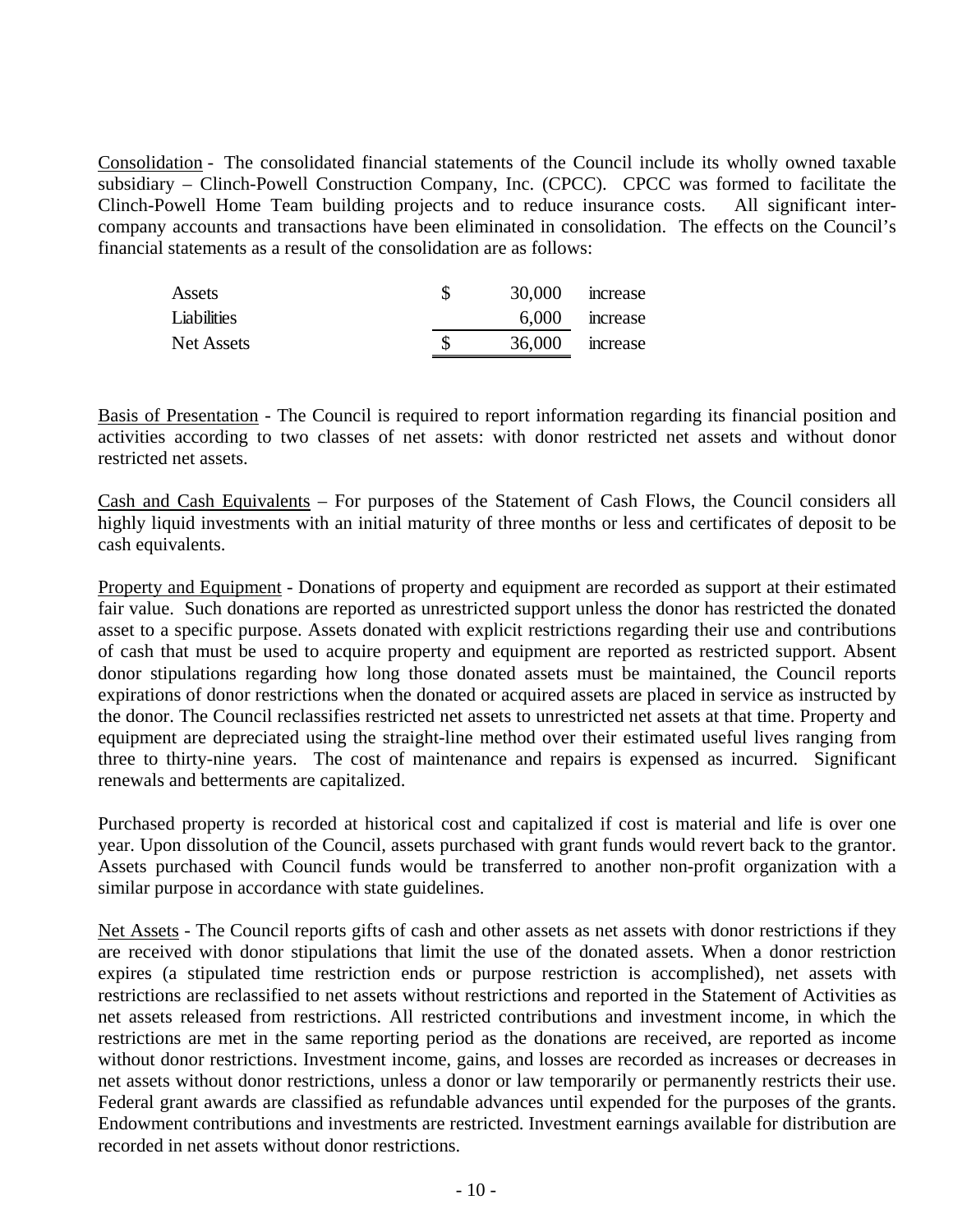Donated Services – Donated services are recognized as contributions if the services (a) create or enhance non-financial assets or (b) require specialized skills*,* are performed by people with those skills*,* and would otherwise be purchased by the Council.

Functional Expenses - Directly identifiable expenses are charged to programs and supporting services. An agreement to use 9.69% of direct costs for federal grant reporting for the year ended September 30, 2019, has been submitted for approval. Adjustments are made for expenses to grants which allow less than the 9.69% in their programs as indirect cost.

Estimates - The preparation of financial statements in accordance with accounting principles generally accepted in the United States of America requires management to make certain estimates and assumptions. Those estimates and assumptions affect the reported amounts of assets and liabilities, the disclosure of contingent assets and liabilities, and the reported revenues and expenses. Actual results could differ from those estimates.

Income Tax Status - The Council is a not-for-profit organization that is exempt from income taxes under Section  $501(c)(3)$  of the Internal Revenue Code. The Council has been classified as an exempt organization under Section 509(a)(1) that is not a private foundation. The Council's wholly owned forprofit subsidiary, Clinch Powell Construction Company, Inc. (CPCC) is a taxable entity and it, therefore, is subject to federal and state income taxes. CPCC files a separate income tax return. There was no current income tax expense for the year ended September 30, 2019. Deferred income taxes are provided for the temporary differences between the financial reporting basis and the tax basis of CPCC's assets and liabilities. Differences are primarily attributable to net operating loss carryforwards. There were no deferred tax assets or liabilities at September 30, 2019. The Council and CPCC adopted the authoritative guidance for the uncertainty in income taxes recognized in an entity's financial statements and prescribe a threshold of "more likely than not" for recognition and derecognition of tax positions taken or expected to be taken in a tax return. The Council and CPCC performed an evaluation of uncertain tax positions for the year ended September 30, 2019, and determined that there were no matters that would require recognition in the financial statements or which may have any effect on its tax-exempt status. As of September 30, 2019, the council and CPCC are generally not subject to US Federal or State income tax examination by tax authorities for tax years before 2015. It is The Council and CPCC's policy to recognize interest and/or penalties related to uncertain tax positions, if any, in income tax expense. As of September 30, 2019, The Council and CPCC had no accruals for interest and/or penalties.

Loans and Other Receivables – Interest income, if any, is recognized when earned in accordance with the accrual basis of accounting and the terms of the loan. Receivables are determined to be past due based on contractual terms. Past due balances are reviewed periodically and written off when determined to be uncollectable. Factors influencing management's judgment of collectability include historical losses and existing economic conditions. Loans are placed on nonaccrual when collection of interest is doubtful. Interest income on nonaccrual loans is recognized only to the extent cash payments are received. Loans may contain provisions under which a portion of the note is forgivable if certain conditions are met. The forgivable portion is included in the allowance for loan losses.

Real Estate Sales – Revenue from real estate sales is recognized using the full accrual method. Under the full accrual method, the entire gain on the sale is recognized at the date of sale.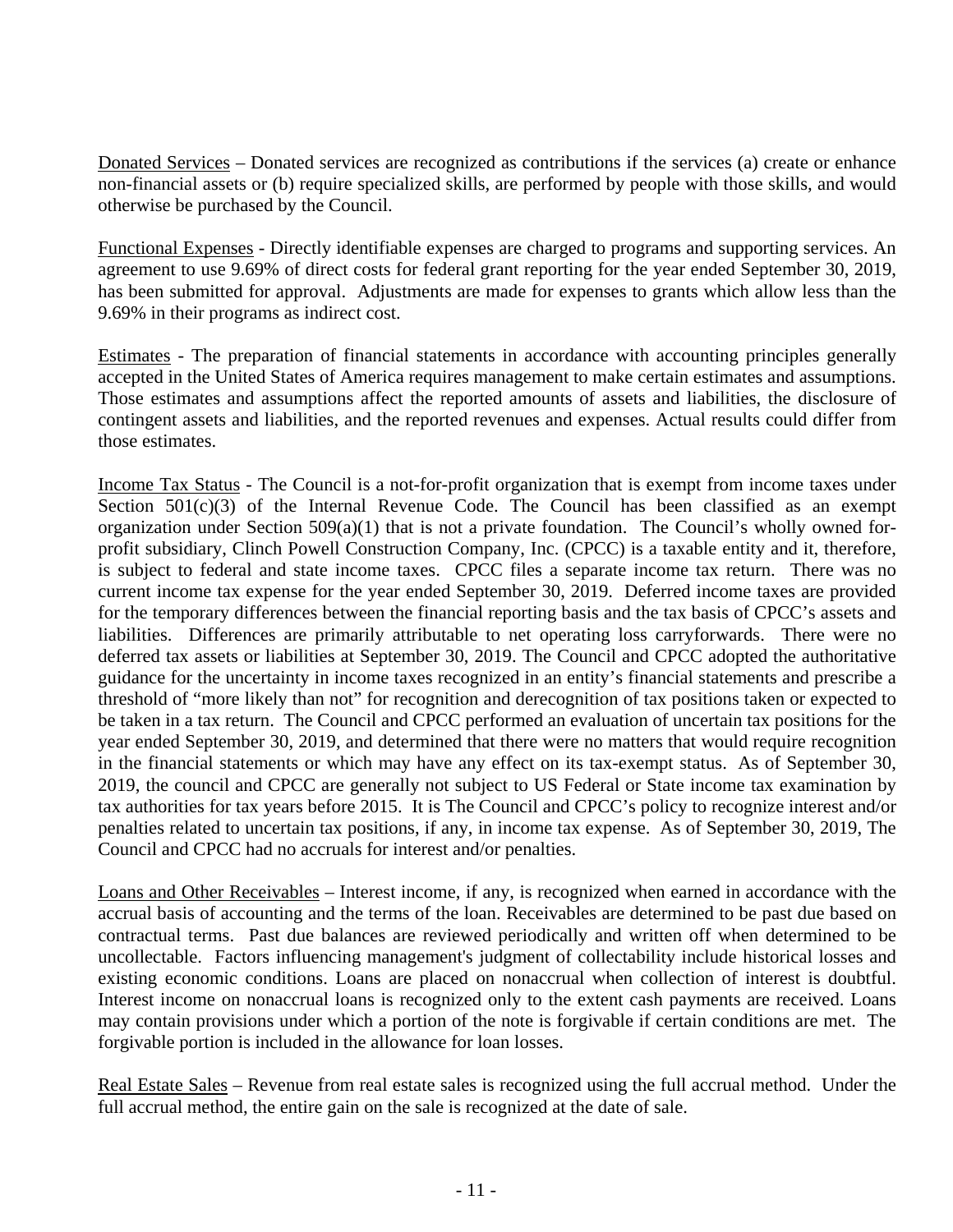Land Development Costs – Costs that clearly relate to land development projects are capitalized. Costs are allocated to project components by the specific identification method whenever possible. Otherwise, acquisition costs are allocated based on their relative fair value before development, and development costs are allocated based on their relative sales value. Interest costs, if any, are capitalized while development is in progress.

Inventory – Inventory of the general store at River Place is stated at the lower of cost or market, determined on the first-in first-out basis.

Advertising Costs – Advertising costs are expensed as incurred. Advertising expense for the year ended September 30, 2019 was \$3,759

New Accounting Pronouncement – On August 18, 2016, the Financial Accounting Standards Board (FASB) issued ASU 2016-14, Not-for-Profit Entities (Topic 958) – Presentation of financial Statements of Not-for-Profit Entities. The update addresses the complexity and understandability of net asset classification, deficiencies in information about liquidity and availability of resources, and the lack of consistency in the type of information provided about expenses and investment return. The Council has adjusted the presentation of these statements accordingly. The ASU has been applied retrospectively to all periods presented. The new standards change the following aspects of the Council's financial statements.

Unrestricted Net Assets, and Temporarily Restricted Net Assets (containing no donor restrictions) have been renamed Net Assets Without Donor Restrictions.

Permanently Restricted Net Assets have been renamed Net Assets With Donor Restrictions.

The financial statements include a new disclosure about liquidity and availability of resources (Note 19).

Accordingly, certain reclassifications have been made to the prior year financial statements in order to conform with the current year presentation.

Subsequent Events – The Council has evaluated subsequent events for potential recognition and/or disclosure in the September 30, 2019 financial statements through June 2, 2020, the date that the financial statements were available to be issued. Also see Note 18.

### Note 2 - Cash and Cash Equivalents

The Council has various bank accounts with local financial institutions that at times result in a concentration of credit risk. The risk involved is the event of nonperformance by the financial institution. The Council had cash deposits in financial institutions in excess of the amounts insured by the Federal Depository Insurance Corporation at September 30, 2019, of approximately \$580,000, collateralized by FNMA and other securities held under a safekeeping pledge agreement for the benefit of the Council by an independent bank.

Certain cash balances are restricted for specific purposes as discussed in Note 11. A Certificate of Deposit is pledged as collateral as discussed in Note 10.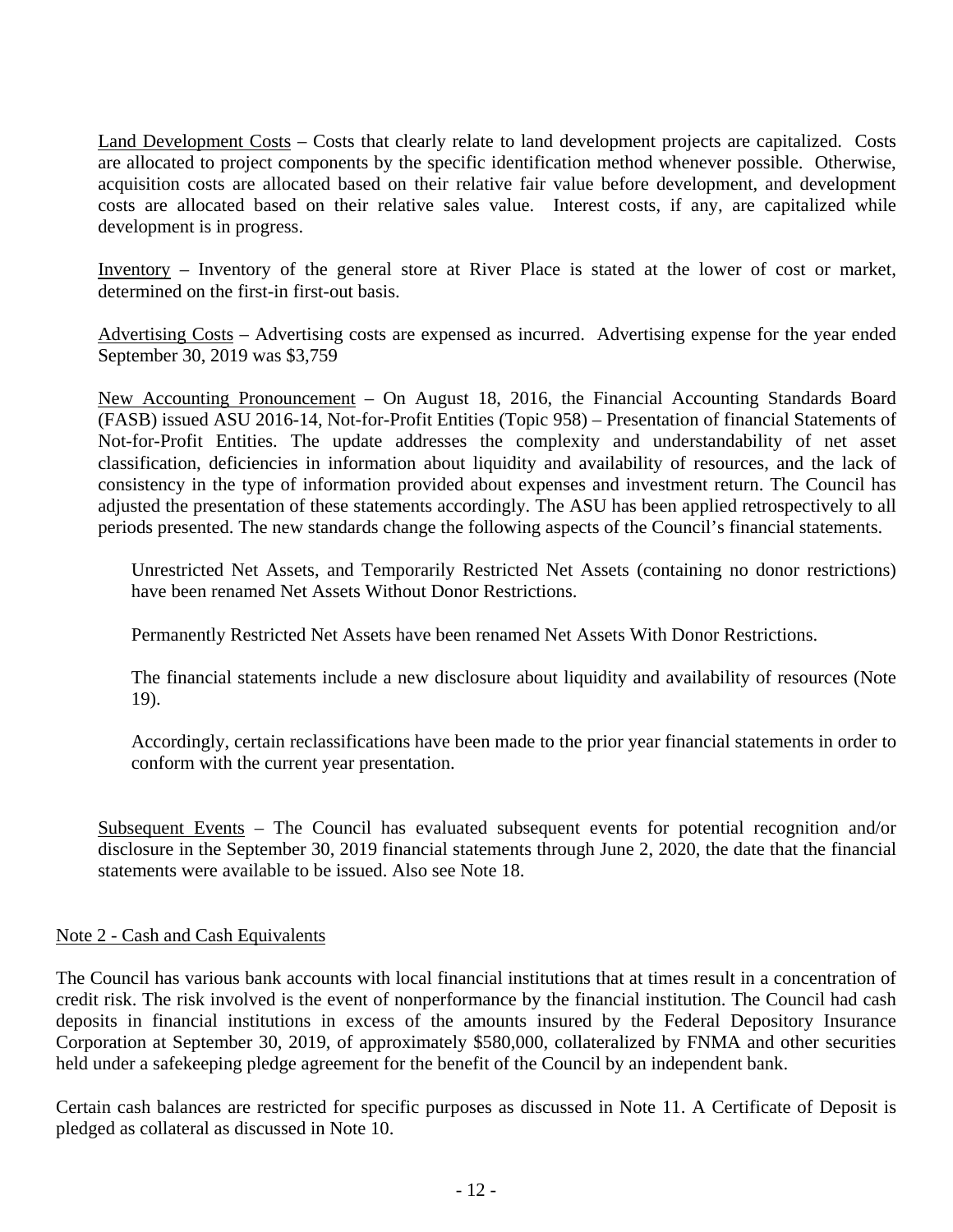# Note 3 – Other Receivables

Other receivables include primarily service fee income and considered fully collectible. No interest accrual is considered necessary for grants or other receivables. Collateral is not available or requested.

### Note 4 – Loans Receivable

The Council provides low or no-interest loans to other entities and individuals under various loan programs. If the low interest rate is not mandated under government grants, and if it is below market, the value of below market loans is estimated using discounted cash flow analysis, based on current market interest rates for loans of this type. Loans are due over terms of five to thirty years. Loans are stated at unpaid principal balances, less an allowance for forgivable and uncollectible portion, and unearned discounts.

There were no changes in the Council's accounting policies during the year. There have been no purchases, sales, or reclassifications of financing receivables. The Allowance for Forgivable and Uncollectible Loans decreased by \$2,105 during the year ended September 30, 2019. The Council individually reviews each loan balance to estimate the portion, if any, of the balance that will not be collected.

Interest continues to accrue until loans are determined to be doubtful and included in the Allowance. Unpaid interest is added to the principal balance. Forgivable or otherwise uncollectible loans are considered impaired. Interest income is only recognized on these loans when actually received from the borrower. No interest was received on impaired loans during the year ended September 30, 2019. At September 30, 2019, there were no loans receivable more than 90 days delinquent and not included in the Allowance.

Net assets with donor restrictions include loans and cash proceeds required to be used only to provide additional loans.

New Start loans are collateralized by a deed of trust that has been assigned to THDA as discussed in Note 10.

|                                   |    | <b>Unpaid Principal</b> | Allowance for<br>Forgivable and<br>Uncollectible<br>Portion | Discount                       | Net           |
|-----------------------------------|----|-------------------------|-------------------------------------------------------------|--------------------------------|---------------|
|                                   |    |                         |                                                             |                                |               |
| <b>New Start Loans</b>            | \$ | 868,124                 | \$                                                          | \$<br>$\overline{\phantom{a}}$ | \$<br>868,124 |
| Home Loans                        |    | 115,980                 | 115,980                                                     |                                |               |
| <b>Small Business Development</b> |    |                         |                                                             |                                |               |
| Loan Fund                         |    | 7,240                   |                                                             |                                | 7,240         |
| Home Repair Loans for Low         |    |                         |                                                             |                                |               |
| Income Families                   |    | 9,002                   | 7,642                                                       |                                | 1,360         |
| Housing Loans                     |    | 120,225                 | 80,532                                                      |                                | 39,693        |
| <b>Total Loans Receivable</b>     | \$ | 1,120,571               | \$<br>204,154                                               | \$                             | \$<br>916,417 |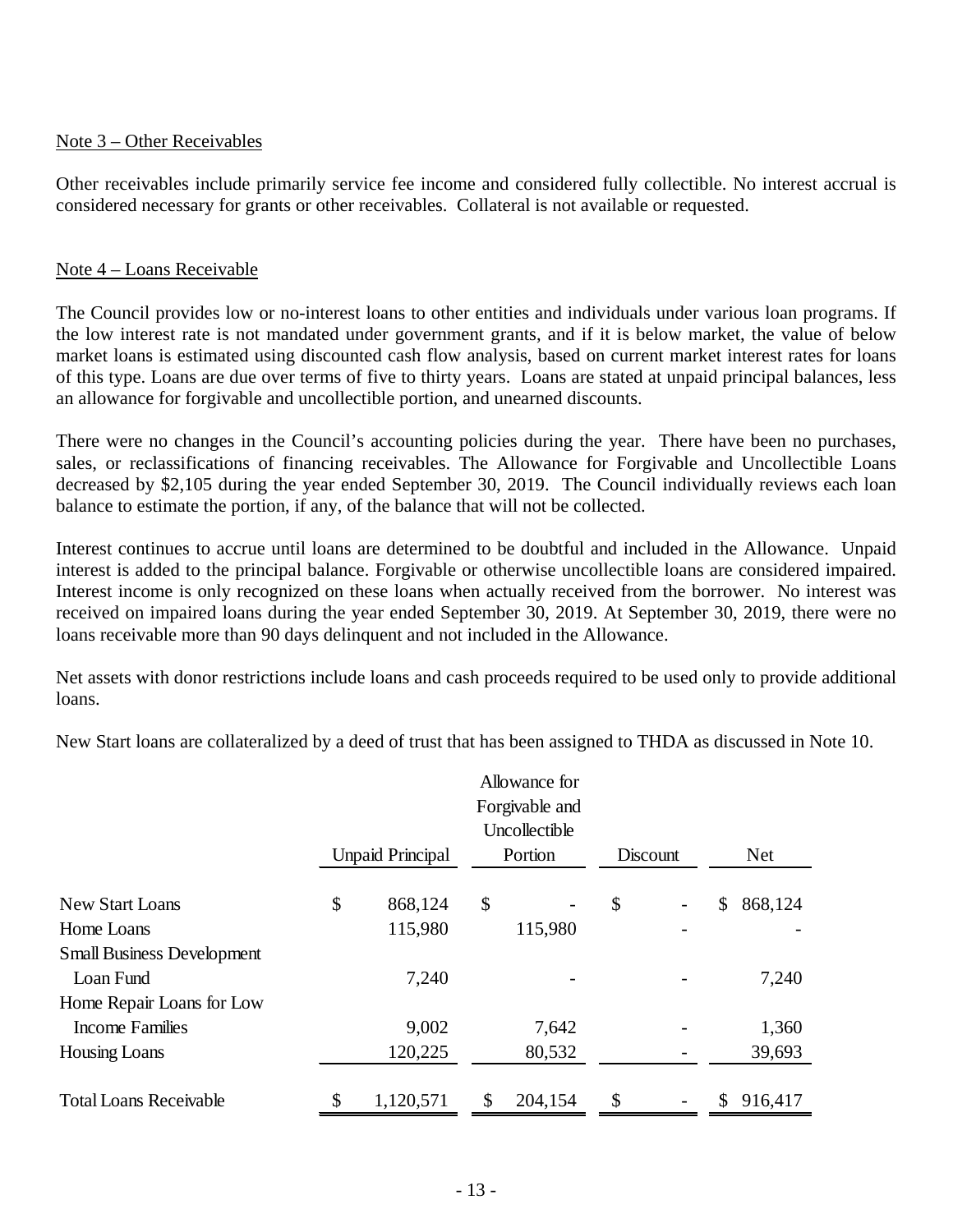## Note 5 - Property and Equipment

Property and equipment consist of the following for the year ended September 30, 2019:

| <b>Buildings</b>               | \$3,530,865 |
|--------------------------------|-------------|
| Leasehold Improvements         | 232,584     |
| Land                           | 265,358     |
| Land Improvement               | 29,060      |
| Computers and Equipment        | 32,762      |
| <b>Construction in Process</b> | 68,117      |
| Vehicles                       | 9,355       |
|                                |             |
| Total                          | 4,168,101   |
| Less: Accumulated Depreciation | (920, 443)  |
| Net Book Value                 | \$3,247,658 |

Cost of Buildings and Land include approximately \$2,682,000 in residential rental property. Related Accumulated Depreciation totals approximately \$491,000. These properties were acquired primarily with Federal and State funds, and are required to be held for rent to eligible families for periods from 10 to 15 years. The Tennessee Housing Development Agency holds a rental deed of trust against certain of the properties that requires repayment of the grant funds in the event of default.

### Note 6 - Fair Value Measurements

The Council's investments are reported at fair value in the accompanying statement of financial position.

|                                      |               | Fair Value Measurement Using: |                                |              |  |  |  |  |
|--------------------------------------|---------------|-------------------------------|--------------------------------|--------------|--|--|--|--|
|                                      |               | Quoted Prices in              | Significant                    |              |  |  |  |  |
|                                      |               | <b>Active Markets</b>         | Other                          | Significant  |  |  |  |  |
|                                      |               | for Identical                 | Observable                     | Unobservable |  |  |  |  |
|                                      |               | Assets<br>Inputs              |                                | Inputs       |  |  |  |  |
|                                      | Fair Value    | (Level 1)                     | (Level 2)                      | (Level 3)    |  |  |  |  |
| <b>Beneficial Interest in Assets</b> |               |                               |                                |              |  |  |  |  |
| (See Note #7)                        | 141,035<br>S. | 119,175<br><sup>\$</sup>      | \$<br>$\overline{\phantom{a}}$ | S<br>21,860  |  |  |  |  |

The Fair Value Measurements Topic of the FASB Accounting Standards Codification, establishes a fair value hierarchy that prioritizes the inputs to valuation techniques used to measure fair value. This hierarchy consists of three broad levels: Level 1 inputs consist of unadjusted quoted prices in active markets for identical assets and have the highest priority, and Level 3 inputs have the lowest priority. The Council uses appropriate valuation techniques based on the available inputs to measure the fair value of its investments. When available, the Council measures fair value using Level 1 inputs because they generally provide the most reliable evidence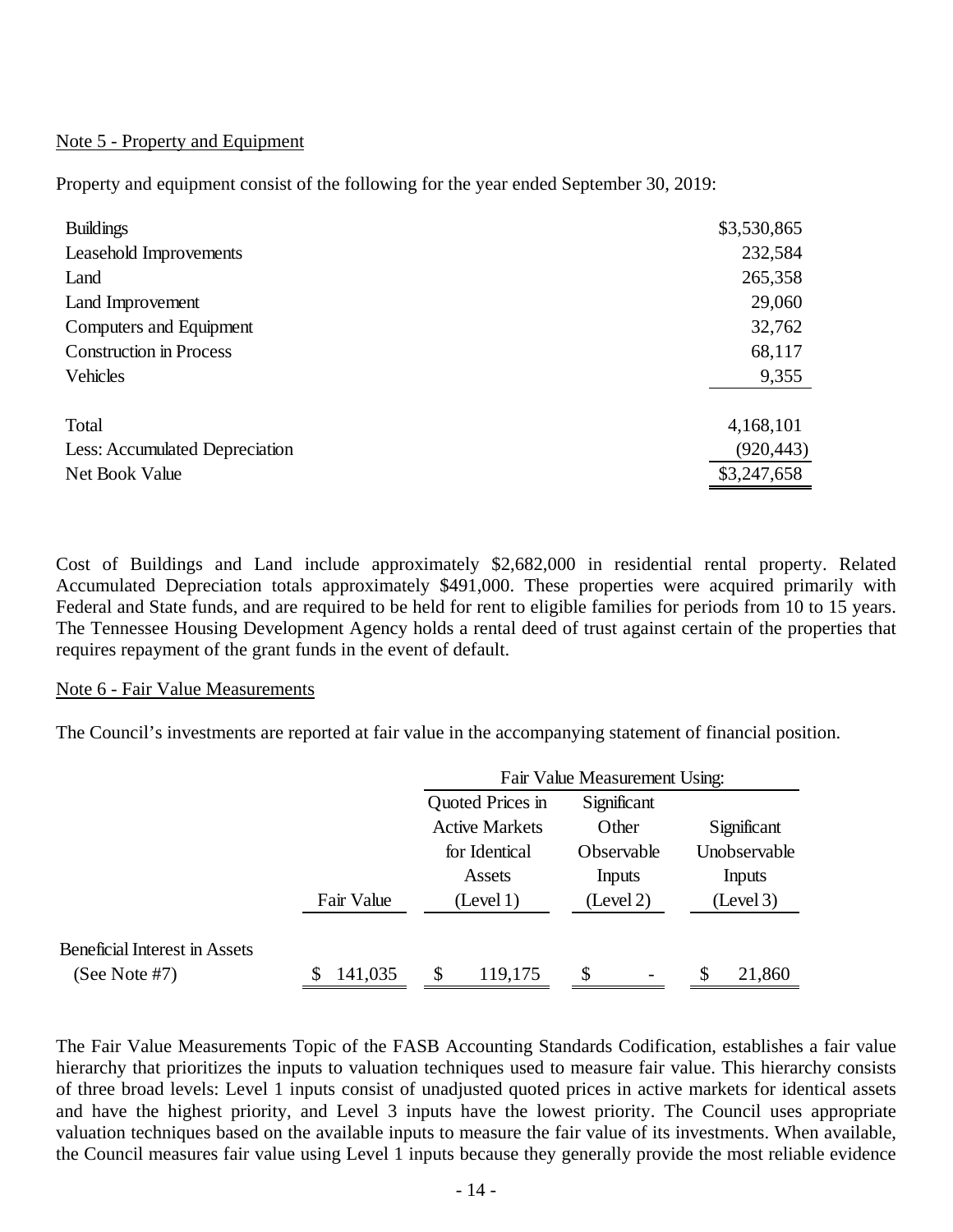of fair value. Level 2 inputs include quoted prices for similar assets in active markets, and Level 3 inputs were only used when Level 1 or Level 2 inputs were not available.

A portion of the Beneficial Interest in Assets is not actively traded and significant other observable inputs are not available and is therefore considered a Level 3 input. The fair value of Beneficial Interest in Assets is equal to the value reported by the trustee.

Gains and losses (realized and unrealized) included in activities for the year ended September 30, 2019 are reported in Change in Beneficial Interest. Components of the Change in Beneficial Interest are:

|                                         | Level 1 |          | Level 3 |        | Total         |
|-----------------------------------------|---------|----------|---------|--------|---------------|
|                                         |         |          |         |        |               |
| Fair Value at September 30, 2018        | \$      | 118,303  | S       | 21,062 | \$<br>139,365 |
| <b>Investment Income</b>                |         | 1,870    |         | 343    | 2,213         |
| Net Realized and Unrealized Gain (Loss) |         | 988      |         | 181    | 1,169         |
| Fees                                    |         | (1, 447) |         | (265)  | (1,712)       |
| <b>Transfers</b>                        |         | (539)    |         | 539    |               |
| Change in Beneficial Interest in Net    |         |          |         |        |               |
| Assets Held by Others                   |         | 872      |         | 798    | 1,670         |
| Fair Value at September 30, 2019        |         | 119,175  |         | 21,860 | 141,035       |

# Note 7 - Beneficial Interest in Funds Held by Others

The Council has an agreement with the East Tennessee Foundation (ETF), an unrelated tax-exempt community foundation, to manage an endowment fund. The initial contributions to the Fund are to be invested in perpetuity with investment income (to be determined using a spending rate set by ETF) to be distributed annually to the Council for unrestricted purposes.

The funds held at ETF are legally owned by that organization. The ETF Board of Directors has the power to modify the agreement which directs that investment income be distributed to the Council if, in the sole judgment of the ETF Board, such restriction or condition becomes unnecessary, undesirable, impractical, incapable of fulfillment, or inconsistent with the charitable needs of the community served.

The Council's endowment fund is held in the ETF's Long Term Commingled Fund, which is invested to maintain or increase the real value of the endowment principal and its distributions over the long term. Distributions from ETF's endowment funds are based on a total return concept and are made according to a current annual spending rate of 4.5% of a twelve-quarter rolling average.

Donor-designated Endowments - after implementation of FASB ASC 958-205 - The Council's endowment consists of donor-restricted funds held by the ETF, the income from which is available to support the Council. As required by generally accepted accounting principles, net assets associated with endowment funds are classified and reported based on the existence or absence of donor-imposed restrictions.

The Board of Directors of the Council has interpreted the Uniform Prudent Management of Institutional Funds Act (UPMIFA) as requiring the preservation of the fair value of the original gift as of the gift date of the donor-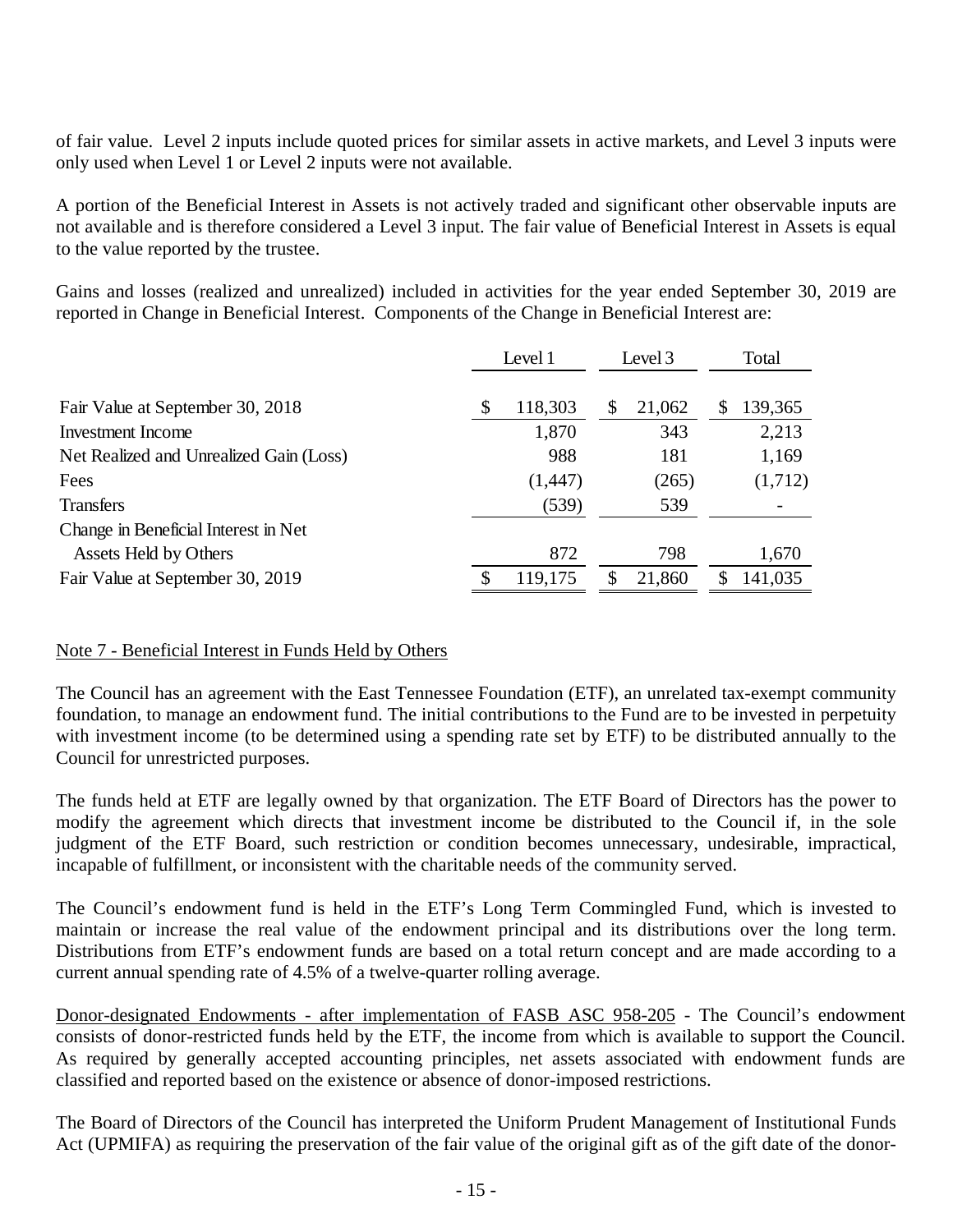restricted endowment funds absent explicit donor stipulations to the contrary. As a result of this interpretation, the Council classifies as net assets with donor restrictions (a) the original value of gifts donated to the permanent endowment, (b) the original value of subsequent gifts to the permanent endowment, (c) donor required matching additions from the Council's unrestricted funds, and (d) accumulations to the permanent endowment made in accordance with the direction of the applicable donor gift instrument at the time the accumulation is added to the fund. The remaining portion of the donor-restricted endowment fund that is not classified donor restricted net assets is classified as net assets without donor restrictions.

## Note 8 – Land and Development Costs

Land and Development Costs include costs incurred to buy land and construct properties related to the Clinch-Powell Home Team project.

| Persia Woods – Land and Development Costs   | 26,538      |
|---------------------------------------------|-------------|
| Pleasant Ridge - Land and Development Costs | 1,123,656   |
| Misty Meadow – Land and Development Costs   | 91.459      |
| Joppa Area – Land and Development Costs     | 42,093      |
| Other – Housing Projects                    | 257,256     |
| Total                                       | \$1,541,002 |

### Note 9 - Easement Contract Liabilities

The Council has acquired conservation easements protecting a total of approximately 140 acres at a cost of \$166,000 payable over 10 to 20 years with no interest. Payments under these contracts totaled \$8,747 during the year ended September 30, 2019. Future annual payments total \$8,747. The contracts have remaining terms of 5 to 8 years.

### Note 10 – Line of Credit and Long Term Debt

The Council's obligation under notes payable at September 30, 2019 consists of the following:

| Line of Credit                                                                                                                                                                                                                                                           |  |
|--------------------------------------------------------------------------------------------------------------------------------------------------------------------------------------------------------------------------------------------------------------------------|--|
| Bank Line of Credit of \$600,000, maturing February 9, 2019,<br>bearing interest at prime rate minus 4%, collateralized by Certificate<br>of Deposit and real property located at 7995 and 8015 Rutledge Pike,<br>Rutledge, TN.                                          |  |
| Long Term Debt                                                                                                                                                                                                                                                           |  |
| Tennessee Housing Development Agency New Start Program<br>mortgages receivable purchased from the Council, with recourse,<br>payable in monthly installments of over 30 years, without interest,<br>collateralized by assignment of a deed of trust held by the council. |  |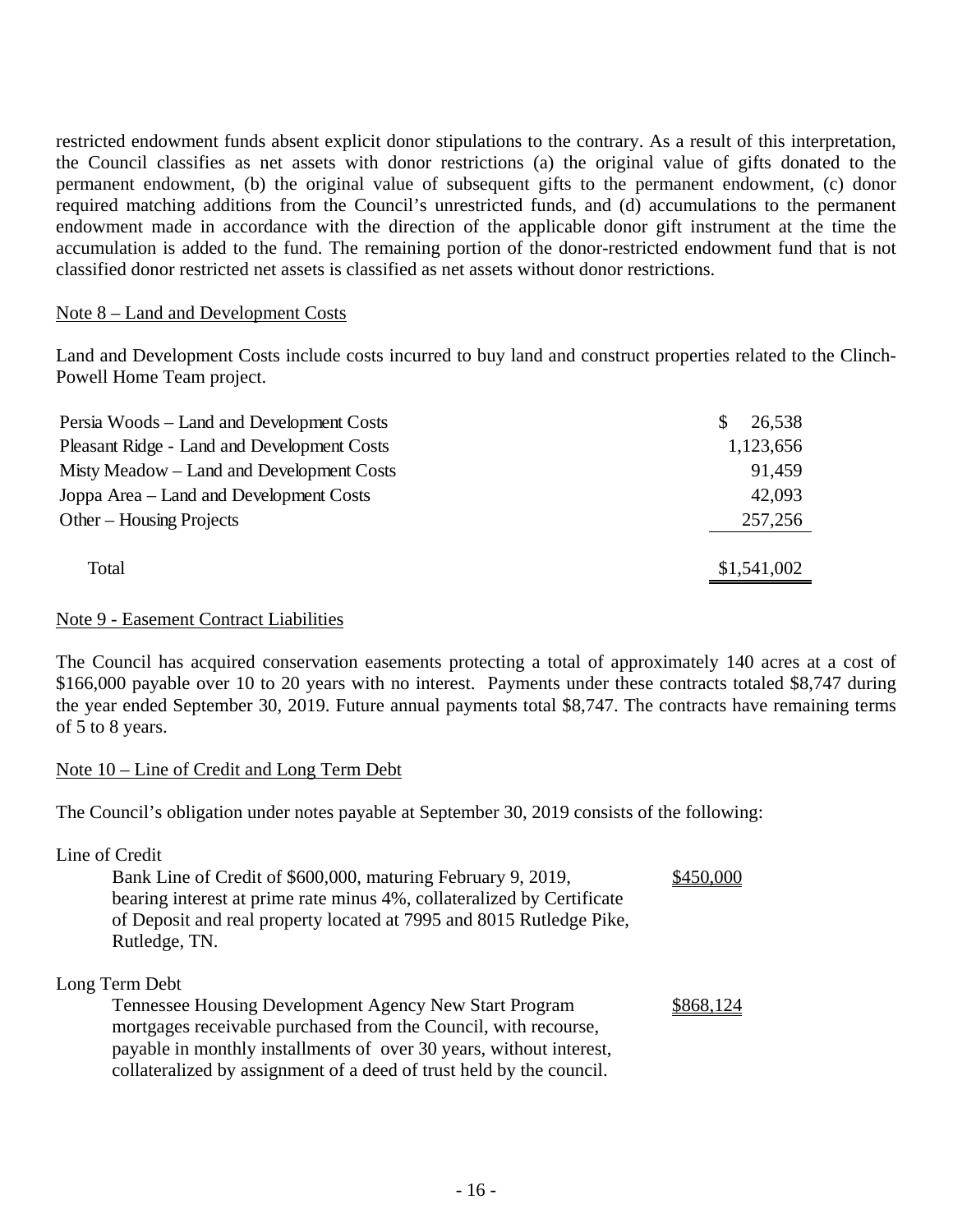Principal payments on long term debt are due as follows:

| Year Ending September 30, |    |         |
|---------------------------|----|---------|
| 2020                      | \$ | 41,672  |
| 2021                      |    | 41,672  |
| 2022                      |    | 41,672  |
| 2023                      |    | 41,672  |
| 2024                      |    | 41,672  |
| Thereafter                |    | 659,764 |
|                           |    |         |
| Total                     | S  | 868,124 |

## Note 11 – Donor Restricted Net Assets

Donor Restricted Net Assets consist of endowment assets, loans receivable and rental property and are available for the following purposes or time periods as of September 30, 2019:

| <b>Rental Property</b>          | \$1,408,230 |
|---------------------------------|-------------|
| Home Proceeds                   | 262,431     |
| <b>Grant Loans and Interest</b> | 56,795      |
| Endowment                       | 141,035     |
|                                 | \$1,868,491 |

### Note 12 - Donated Services and Materials

The Council receives donated materials from various supporters and donated services from a variety of unpaid volunteers assisting the Council in program activities. The majority of these services are related to the Appalachia CARES AmeriCorps program where the services of certified teachers and community professionals work with members and students in a volunteer role to implement this program. During the year ended September 30, 2019 the value of the items totaling \$676,876 were included in contributions and expense in the accompanying financial statements.

Additional donated services were received that did not satisfy the criteria specified by the FASB Accounting Standards Codification (FASB ASC 958-605-50-1). These services include environmental beautification; work at environmental camps and seminars as well as preparation for facilitating programs.

### Note 13 - Retirement Plan

The Council maintains a SIMPLE retirement plan and matches up to 3% of each eligible employee's compensation. During the year ended September 30, 2019, the Council contributed approximately \$16,100.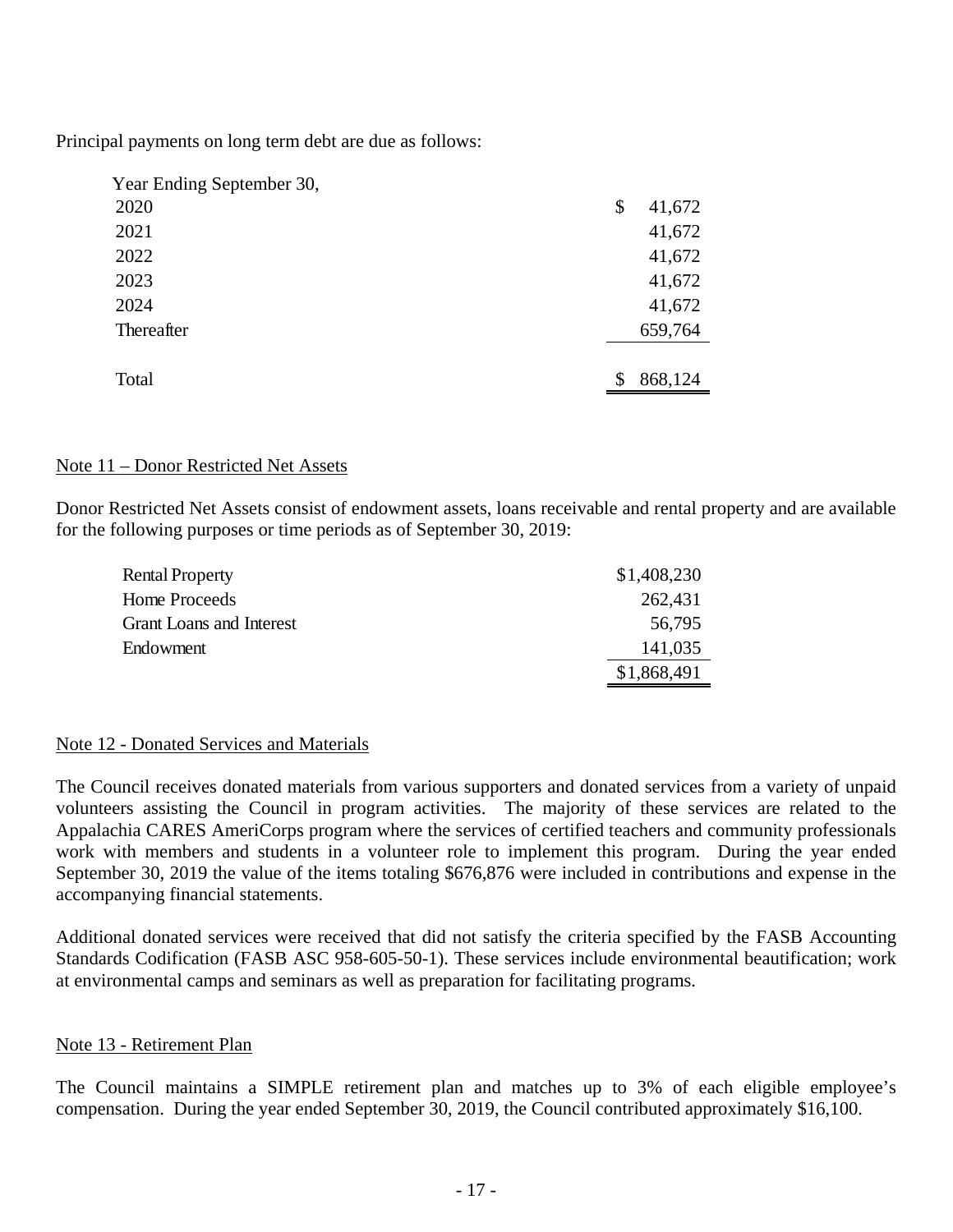#### Note 14 - Leases

The Council occupies a building with rental payments of \$400 per month. The lease began in 1995 and remains available to the Council at their discretion on a month-to-month basis. The Council is required to provide "upkeep" to the building while taxes and insurance are paid by the owners. There was no maintenance expense in the current year related to this building. Current year rental expense was \$4,800.

In addition, the Organization operates an Education Center on land leased from the Tennessee Wildlife Resources Agency, under a long-term, no cost agreement.

### Note 15 - Fund Raising Costs

The majority of the Council's support is received through grants. The individuals responsible for submitting grant requests are not employees of the Council, they are volunteers. The Council had \$0 in fund raising costs for the year ended September 30, 2019.

#### Note 16 – General Store

In furtherance of their mission to promote eco-tourism in the poorest counties of the service area, the Council operates a general store and restaurant at River Place on the Clinch. Income and expenses for the store and restaurant were as follows:

| Sales                     | \$223,196   |
|---------------------------|-------------|
| Cost of Sales             | 40,879      |
| <b>Restaurant Food</b>    | 71,477      |
| <b>Gross Profit</b>       | 110,840     |
| <b>Operating Expenses</b> | 229,748     |
| Net Margin (Loss)         | \$(118,908) |

Sales revenue and cost of sales are reported net of discounts, estimated returns, and sales taxes. Sales taxes totaled approximately \$18,000 for the year ended September 30, 2019.

#### Note 17 - Concentration of Risk

The Council receives a significant portion of its support from federal grants. A substantial reduction in support, should it occur, would have a significant effect on the activities and programs. Financial instruments that potentially subject the Council to credit risk are Loans Receivable, primarily from low income families in the East Tennessee area. These loans are generally made to build, repair or obtain homes, and collateralized by a lien on the property.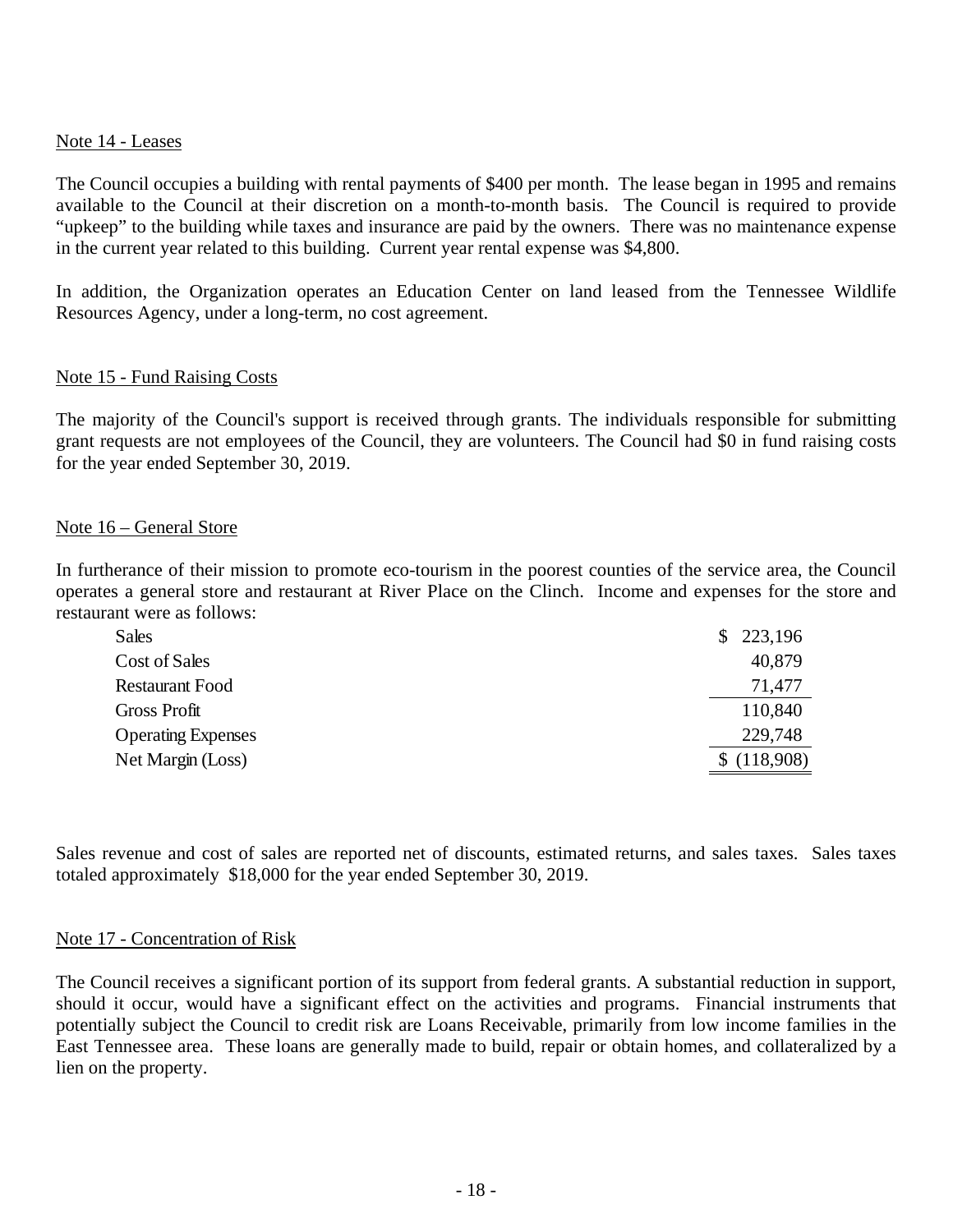## Note 18 – Subsequent Event

Beginning around March 2020, the COVID-19 virus has been declared a global pandemic as it continues to spread across the globe. Business continuity, including supply chains and consumer demand across a broad range of industries and countries could be severely impacted for months or beyond as local, state, and national governments and their citizens take significant and unprecedented measures to mitigate the consequences of the pandemic. The Council is carefully monitoring the situation. No adjustments have been made to these financial statements as a result of this uncertainty.

# Note 19 – Information Regarding Availability and Liquidity

The Council strives to maintain liquid financial assets sufficient to cover 120 days of general expenditures. Financial assets in excess of daily cash requirements may be invested in interest bearing accounts, certificates of deposit, money market funds and other short-term investments.

The following table reflects the Council's financial assets as of September 30, 2019. The organization expects to meet all donor restrictions other than those restricted in NOME and NSP houses and expects to meet all other donor restrictions and spend those restricted amounts on hand during the current period.

| Financial Assets at Year end:                                                   |                 |
|---------------------------------------------------------------------------------|-----------------|
| Cash and Cash Equivalents                                                       | \$<br>770,171   |
| <b>Accounts Receivable</b>                                                      | 149,172         |
| Grants Receivable                                                               | 560,370         |
| <b>Total Financial Assets</b>                                                   | \$<br>1,479,713 |
| Less amounts not available to                                                   |                 |
| be used within one year:                                                        | 1,408,230       |
| Financial assets available to meet general<br>expenditures over the next twelve |                 |
| months                                                                          | 71,483          |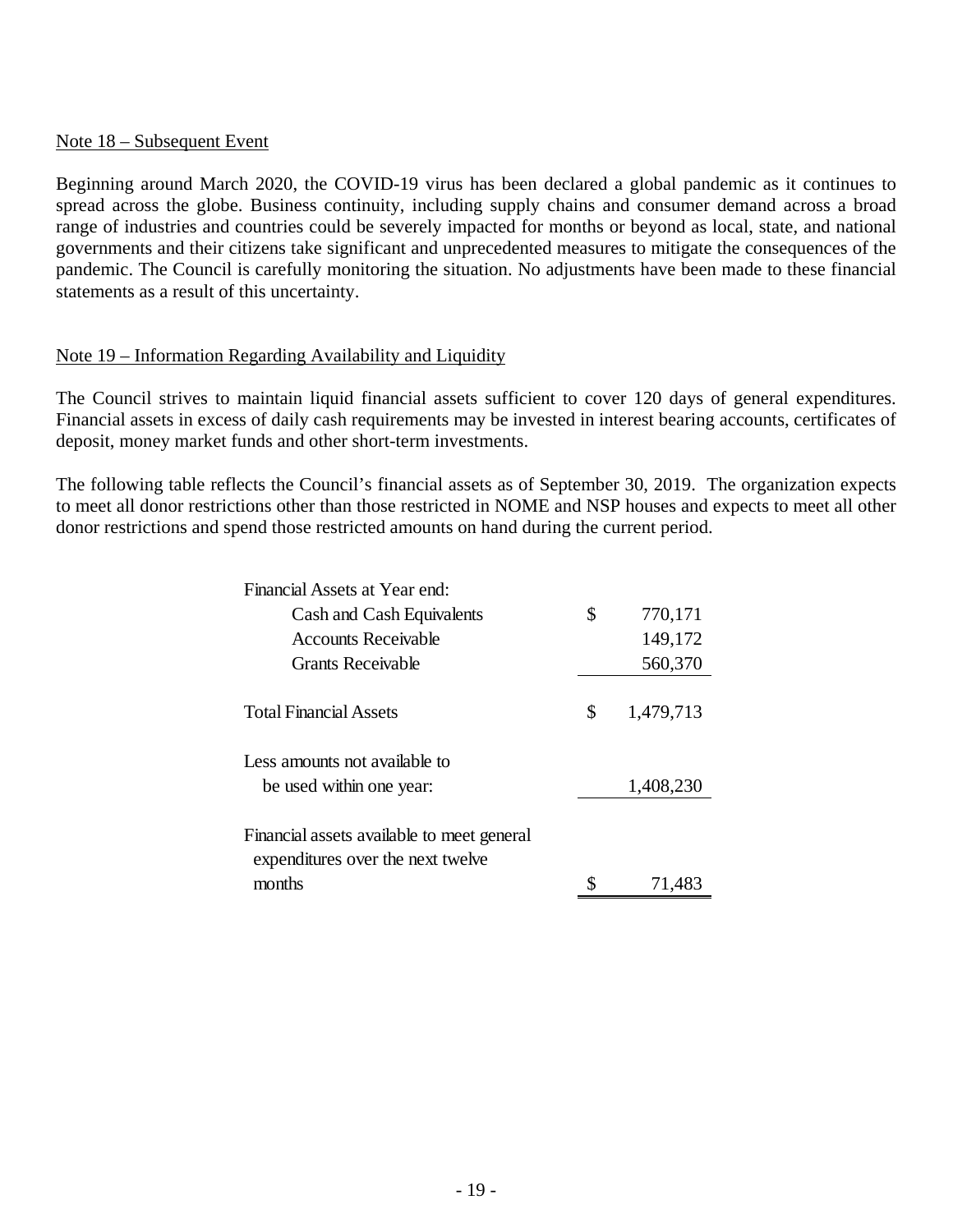#### YEAR ENDED SEPTEMBER 30, 2019 CLINCH-POWELL RESOURCE CONSERVATION AND DEVELOPMENT COUNCIL INC. SCHEDULE OF EXPENDITURES OF FEDERAL AWARDS

|                                                         |                  |                                  | Accrued or   | Federal       |              | Accrued or   |
|---------------------------------------------------------|------------------|----------------------------------|--------------|---------------|--------------|--------------|
| Federal Grantor/                                        | Federal          |                                  | (Deferred)   | Expenditures  | Federal      | (Deferred)   |
| Pass-through Grantor/                                   | <b>CFDA</b>      | Grant                            | Expenditures | Received      | Expenditures | Expenditures |
| Program Title                                           | Number           | Number                           | at 9/30/18   | from Grantors | Earned       | at 9/30/19   |
| U.S. Dept of Housing & Urban Development                |                  |                                  |              |               |              |              |
| Comprehensive Housing                                   |                  |                                  |              |               |              |              |
| Counseling                                              | 14.168           | HC18-0421                        | 6,524        | 24,047        | 25,243       | 7,720        |
| Passed through Tennessee Housing Development Agency:    |                  |                                  |              |               |              |              |
| <b>HOME 2014</b>                                        | 14.239           | HM-14-29                         | 7,348        | 7,348         |              |              |
| <b>HOME 2015</b>                                        | 14.239           | $HM-15-03$                       | 3,900        | 3,900         |              |              |
| <b>HOME 2017</b>                                        | 14.239           | HMCH-17-01-OP                    | 37,437       | 135,468       | 221,925      | 123,894      |
| <b>HOME 2018</b>                                        | 14.239           | HMCH-18-01-OP                    | 8,871        | 180,510       | 244,384      | 72,745       |
| <b>HOME 2019</b>                                        | 14.239           | HMCH-19-01-OP                    |              |               | 4,952        | 4,952        |
| Total U.S. Dept of Housing and Urban Development        |                  |                                  | 64,080       | 351,273       | 496,504      | 209,311      |
|                                                         |                  |                                  |              |               |              |              |
| <b>Environmental Protection Agency-</b>                 |                  |                                  |              |               |              |              |
| Passed through TN Dept of Agriculture                   |                  |                                  |              |               |              |              |
| TN Grazing Lands Conservation                           | 66.460           | 44298                            |              |               |              |              |
| Passed through TN Dept of Agriculture<br>319 Clinch BMP |                  |                                  |              |               |              |              |
|                                                         | 66.460           | 32501-05417                      | 11,398       | 35,149        | 63,371       | 39,620       |
| Passed through TN Dept of Agriculture                   |                  |                                  |              |               |              |              |
| <b>Total Environmental Protection Agency</b>            |                  |                                  | 11,398       | 35,149        | 63,371       | 39,620       |
| Department of the Interior-                             |                  |                                  |              |               |              |              |
| U.S. Fish and Wildlife Service                          |                  |                                  |              |               |              |              |
| Passed through the Tennessee Wildlife                   |                  |                                  |              |               |              |              |
| Resources Agency                                        |                  |                                  |              |               |              |              |
| <b>Habitat Restoration</b>                              | 15.631           | F14AC00808                       |              | 42,927        | 42,927       |              |
| Total Department of the Interior                        |                  |                                  |              | 42,927        | 42,927       |              |
|                                                         |                  |                                  |              |               |              |              |
| The Corporation for National and                        |                  |                                  |              |               |              |              |
| <b>Community Service-Americorps</b>                     |                  |                                  |              |               |              |              |
| Passed through the Volunteer TN                         |                  |                                  |              |               |              |              |
| AppalachiaCares - 2019-2020                             | *<br>94.006      | 75908                            |              |               | 26,450       | 26,450       |
| AppalachiaCares - 2018-2019                             | 94.006           | 75908                            | 29,627       | 417,343       | 556,098      | 168,382      |
| AppalachiaCares - 2017-2018                             | 94.006           | 75908                            | 164,313      | 202,881       | 38,568       |              |
| AppalachiaCares - 2016-2017                             | 94.006           | 75908                            |              |               |              |              |
| Total Corporation for                                   |                  |                                  |              |               |              |              |
| National and Community Service                          |                  |                                  | 193,940      | 620,224       | 621,116      | 194,832      |
|                                                         |                  |                                  |              |               |              |              |
| <b>U.S. Natural Resources Conservation Services</b>     |                  |                                  |              |               |              |              |
| Cooperative Grazing Lands                               |                  |                                  |              |               |              |              |
|                                                         | 10.902<br>10.902 | 68-4741-14-060<br>68-4741-14-061 |              |               |              |              |
| AppCARE                                                 | 10.902           |                                  |              |               | 21,051       |              |
| AppCARE                                                 |                  | 68-4741-17-038                   | 15,003       | 31,976        |              | 4,078        |
| Total U S Natural Resources Conservation Services       |                  |                                  | 15,003       | 31,976        | 21,051       | 4,078        |
| <b>GRAND TOTALS</b>                                     |                  |                                  | 284,421      | 1,081,549     | 1,244,969    | 447,841      |
|                                                         |                  |                                  |              |               |              |              |

\* Indicates Major Program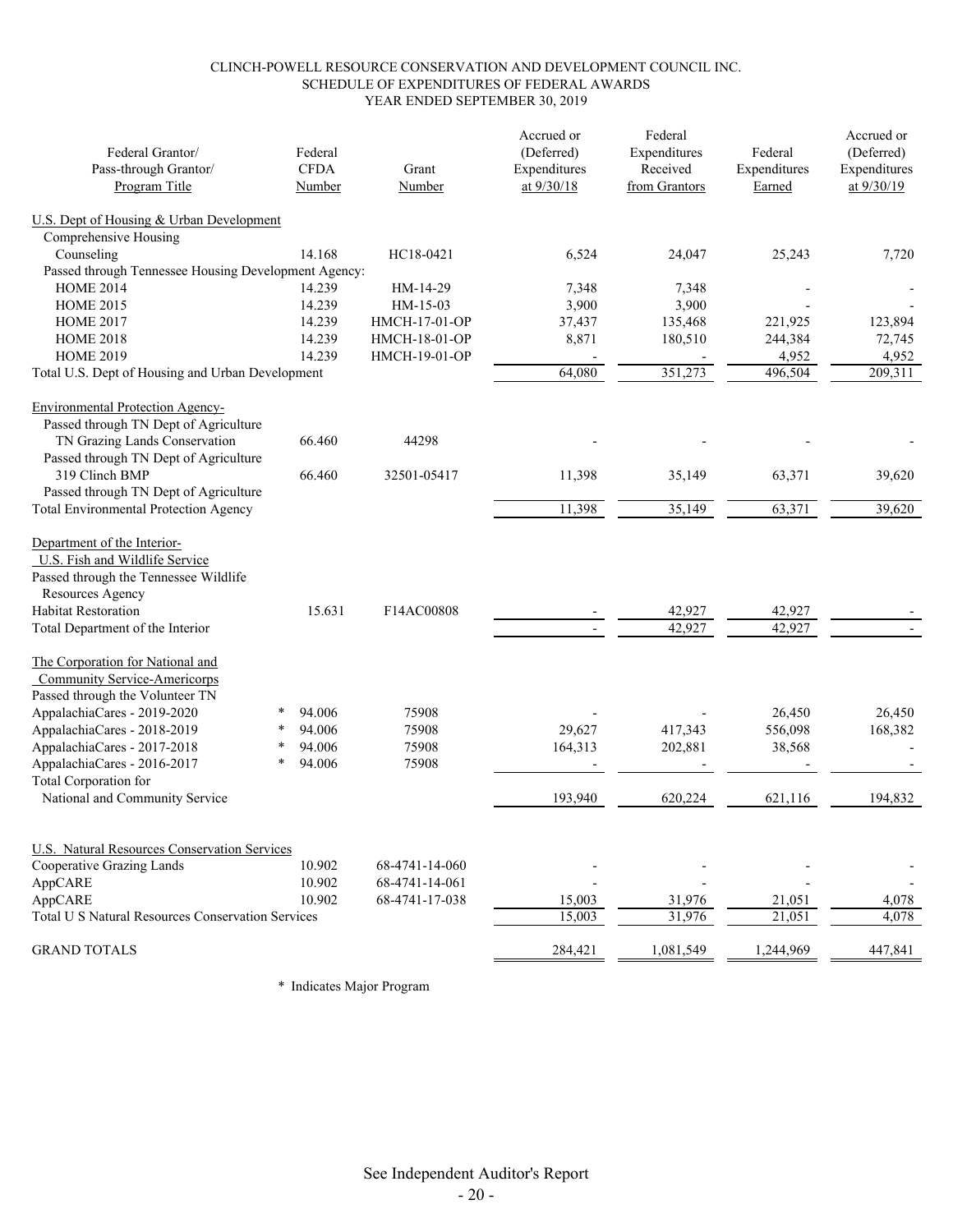#### CLINCH-POWELL RESOURCE CONSERVATION AND DEVELOPMENT COUNCIL, INC. SCHEDULE OF EXPENDITURES OF NON-FEDERAL AWARDS YEAR ENDED SEPTEMBER 30, 2019

| Grantor/<br>Program Title                                                                                            | Grant<br>Number          | Accrued or<br>(Deferred)<br>Expenditures<br>at 10/01/18 | Expenditures<br>Received<br>from Grantors | Expenditures<br>Recognized | Accrued or<br>(Deferred)<br>Expenditures<br>at 9/30/19 |
|----------------------------------------------------------------------------------------------------------------------|--------------------------|---------------------------------------------------------|-------------------------------------------|----------------------------|--------------------------------------------------------|
| East Tennessee Development District                                                                                  |                          |                                                         | 720                                       | 720                        |                                                        |
| TN Dept of Environment and Conservation<br>Clinch & Powell Rivers Blueways<br>Trail Dev and Watershed Restor         | 32701-03065              | 29,578                                                  | 29,591                                    | 23,442                     | 23,429                                                 |
| TN State Parks                                                                                                       | 32701-03326              | 29,578                                                  | 210,785<br>240,376                        | 291,885<br>315,327         | 81,100<br>104,529                                      |
| Rose Center                                                                                                          | N/A                      |                                                         | 1,170                                     | 1,170                      |                                                        |
| Local Initiatives Suport Corporation<br>Local Initiatives Suport Corporation                                         | 48154-0001<br>48154-0002 | (4,378)<br>(4,378)                                      | 30,000<br>30,000                          | 4,378<br>16,835<br>21,213  | (13, 165)<br>(13, 165)                                 |
| Tennessee Wildlife Resources Agency<br>TWRA-Riparian Conservation BMP's<br>Total Tennessee Wildlife Resources Agency | 49524                    |                                                         | 9,000<br>9,000                            | 17,000<br>17,000           | 8,000<br>8,000                                         |
| Tennessee Housing Development Agency<br>AG Counsel<br><b>Total Tennessee Housing Development Agency</b>              | <b>AG</b> Counsel        |                                                         | 3,780<br>3,780                            | 3,780<br>3,780             |                                                        |
| TOTAL NON-FEDERAL GRANTS                                                                                             |                          | 25,200                                                  | 285,046<br>\$                             | 359,210<br>S               | 99,364                                                 |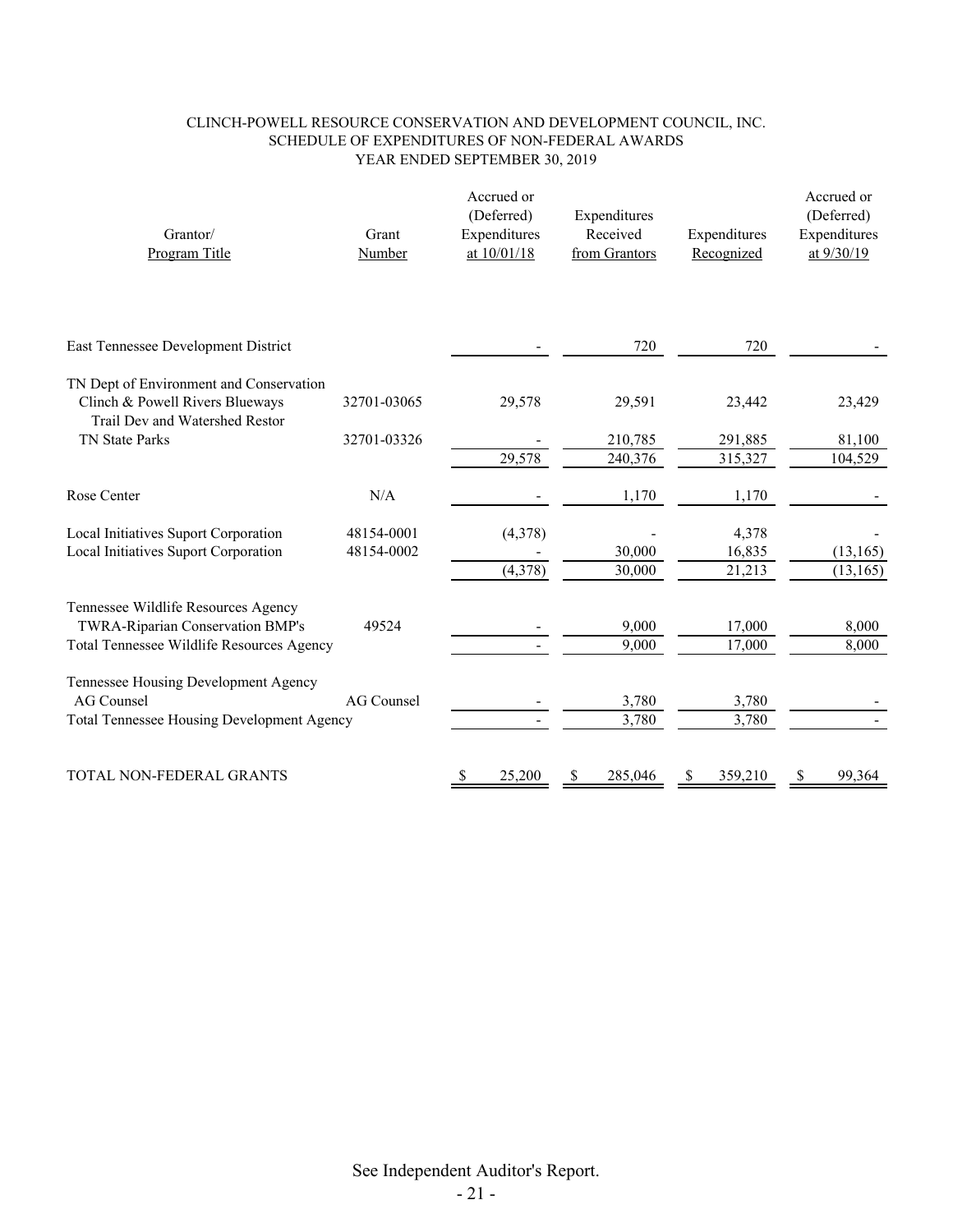## CLINCH-POWELL RESOURCE CONSERVATION & DEVELOPMENT COUNCIL, INC. NOTES TO THE SCHEDULE OF EXPENDITURES OF FEDERAL AND NON-FEDERAL AWARDS YEAR ENDED SEPTEMBER 30, 2019

#### Note 1 - Basis of Presentation

The accompanying schedule of expenditures of federal and non-federal awards (the Schedule) includes the federal and non-federal award activity of the Council under programs of the federal and state government for the year ended September 30, 2019. The information in this Schedule is presented in accordance with the requirements of Title 2 U.S. Code of Federal Regulations Part 200, *Uniform Administrative Requirements, Cost Principles, and Audit Requirements for Federal Awards* (Uniform Guidance). Because the Schedule presents only a selected portion of the operations of the Council, it is not intended to and does not present the financial position, changes in net assets, or cash flows of the Council.

#### Note 2 – Summary of Significant Accounting Policies

Expenditures reported on the Schedule are reported on the accrual basis of accounting. Such expenditures are recognized following the cost principles contained in the Uniform Guidance and/or OMB Circular A-122, *Costs Principles for Non-profit Organizations*, wherein certain types of expenditures are not allowable or are limited as to reimbursement.

#### Note 3 – Reconciliation to Financial Statements

Awards expended during the year ended September 30, 2019 included:

| Federal          |     | \$1,244,969 |
|------------------|-----|-------------|
| <b>State</b>     |     | 336,107     |
| Non-Governmental |     | 23,103      |
|                  |     |             |
|                  | SS. | 1,604,179   |

#### Note 4 – Indirect Cost Rate

The Council is not eligible to use the 10% de minimis indirect cost rate as allowed under the Uniform Guidance as they have previously applied for and been approved for an indirect cost rate.

#### Note 5 – Awards Passed through to Subrecipients

The Council had no awards which it passed through to subrecipients.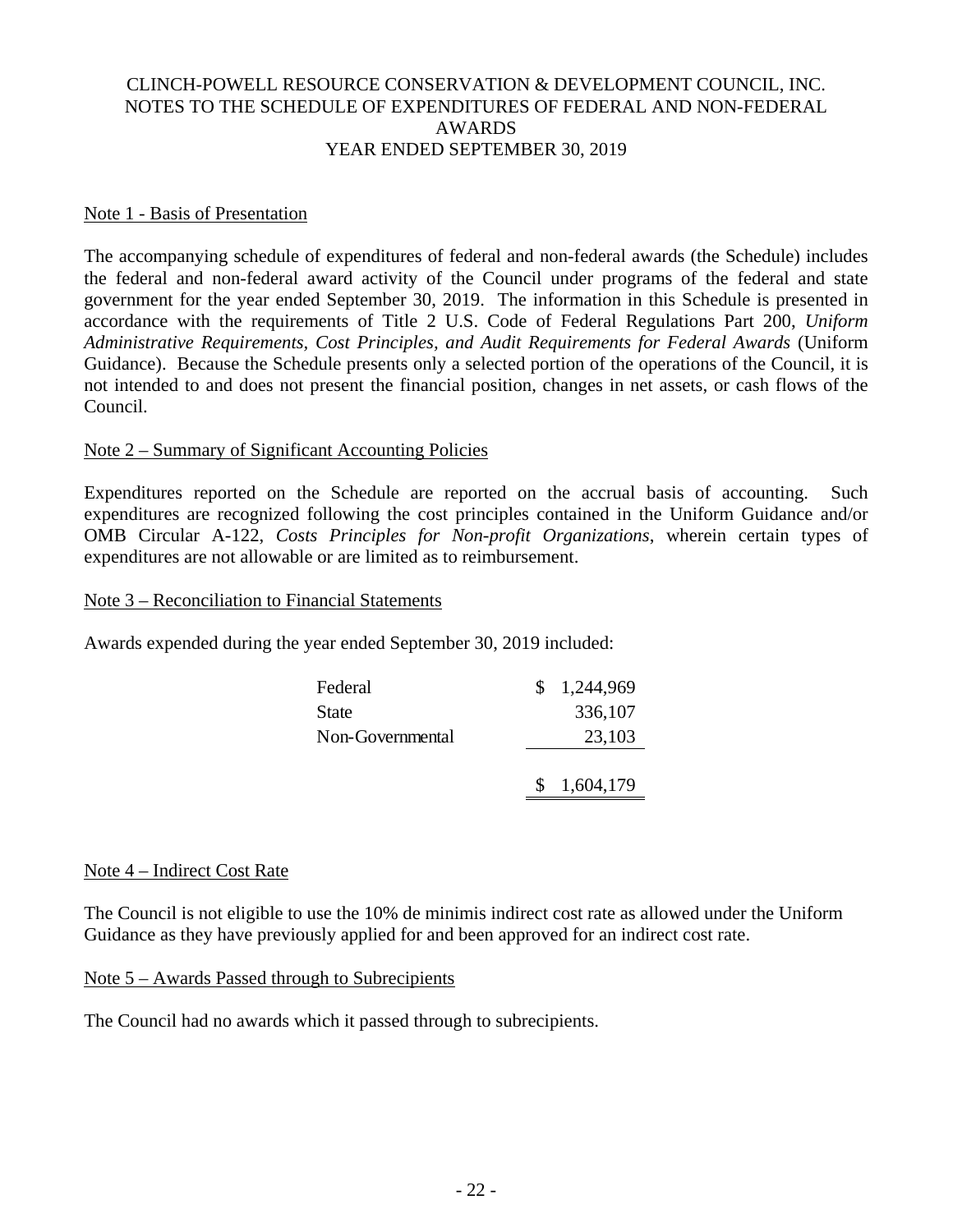# **Bible Harris Smith**, P.C.

Certified Public Accountants and Business Advisors Since 1949

Knoxville, TN 37902-2104 Program E-mail *lastname*@BHSpc.com

507 West Clinch Avenue Member of the AICPA Peer Review Phone 865-546-2300 Member of the Tennessee Society Fax 865-525-7454 of Certified Public Accountants

## INDEPENDENT AUDITOR'S REPORT ON INTERNAL CONTROL OVER FINANCIAL REPORTING AND ON COMPLIANCE AND OTHER MATTERS BASED ON AN AUDIT OF FINANCIAL STATEMENTS PERFORMED IN ACCORDANCE WITH *GOVERNMENT AUDITING STANDARDS*

Board of Directors Clinch-Powell Resource Conservation & Development Council, Inc.

Rutledge, Tennessee

We have audited, in accordance with the auditing standards generally accepted in the United States of America and the standards applicable to financial audits contained in *Government Auditing Standards* issued by the Comptroller General of the United States, the consolidated financial statements of Clinch-Powell Resource Conservation & Development Council, Inc. (a nonprofit organization) and its for-profit subsidiary (the Council), which comprise the consolidated statement of financial position as of September 30, 2019, and the related consolidated statements of activities, functional expenses, and cash flows for the year then ended, and the related notes to the financial statements, and have issued our report thereon dated June 2, 2020.

#### **Internal Control Over Financial Reporting**

In planning and performing our audit of the financial statements, we considered the Council's internal control over financial reporting (internal control) to determine the audit procedures that are appropriate in the circumstances for the purpose of expressing our opinion on the financial statements, but not for the purpose of expressing an opinion on the effectiveness of the Council's internal control. Accordingly, we do not express an opinion on the effectiveness of the Council's internal control.

A *deficiency in internal control* exists when the design or operation of a control does not allow management or employees, in the normal course of performing their assigned functions, to prevent, or detect and correct, misstatements on a timely basis. A *material weakness* is a deficiency, or a combination of deficiencies, in internal control, such that there is a reasonable possibility that a material misstatement of the entity's financial statements will not be prevented, or detected and corrected on a timely basis. A *significant deficiency* is a deficiency, or a combination of deficiencies, in internal control that is less severe than a material weakness, yet important enough to merit attention by those charged with governance.

Our consideration of internal control was for the limited purpose described in the first paragraph of this section and was not designed to identify all deficiencies in internal control that might be material weaknesses or significant deficiencies. Given these limitations, during our audit we did not identify any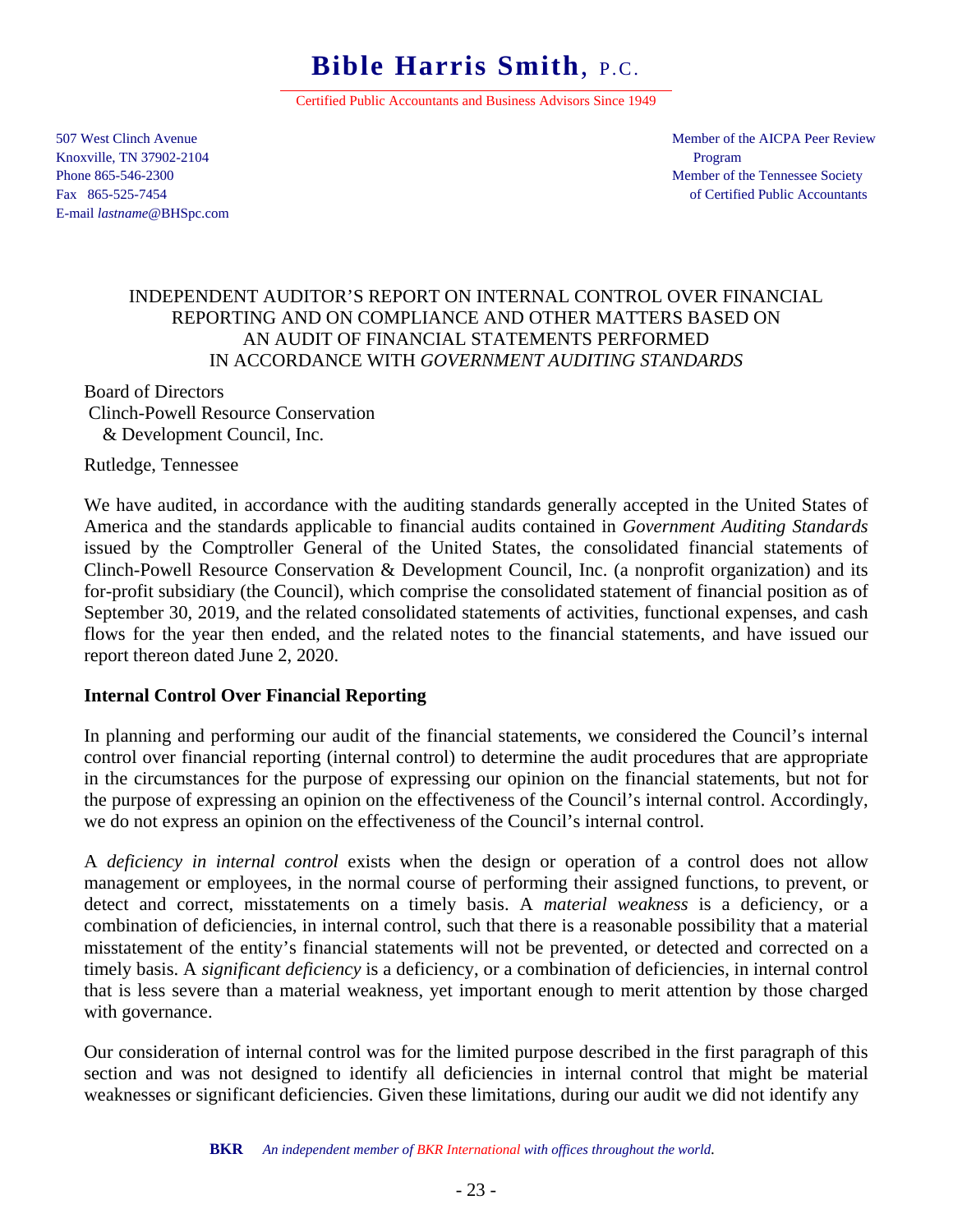deficiencies in internal control that we consider to be material weaknesses. However, material weaknesses may exist that have not been identified.

## **Compliance and Other Matters**

As part of obtaining reasonable assurance about whether the Council's financial statements are free from material misstatement, we performed tests of its compliance with certain provisions of laws, regulations, contracts, and grant agreements, noncompliance with which could have a direct and material effect on the determination of financial statement amounts. However, providing an opinion on compliance with those provisions was not an objective of our audit, and accordingly, we do not express such an opinion. The results of our tests disclosed no instances of noncompliance or other matters that are required to be reported under *Government Auditing Standards*.

### **Purpose of this Report**

The purpose of this report is solely to describe the scope of our testing of internal control and compliance and the results of that testing, and not to provide an opinion on the effectiveness of the Council's internal control or on compliance. This report is an integral part of an audit performed in accordance with *Government Auditing Standards* in considering the Council's internal control and compliance. Accordingly, this communication is not suitable for any other purpose.

Bible Harris Smith, P.C.

Bible Harris Smith, P.C. Knoxville, Tennessee June 2, 2020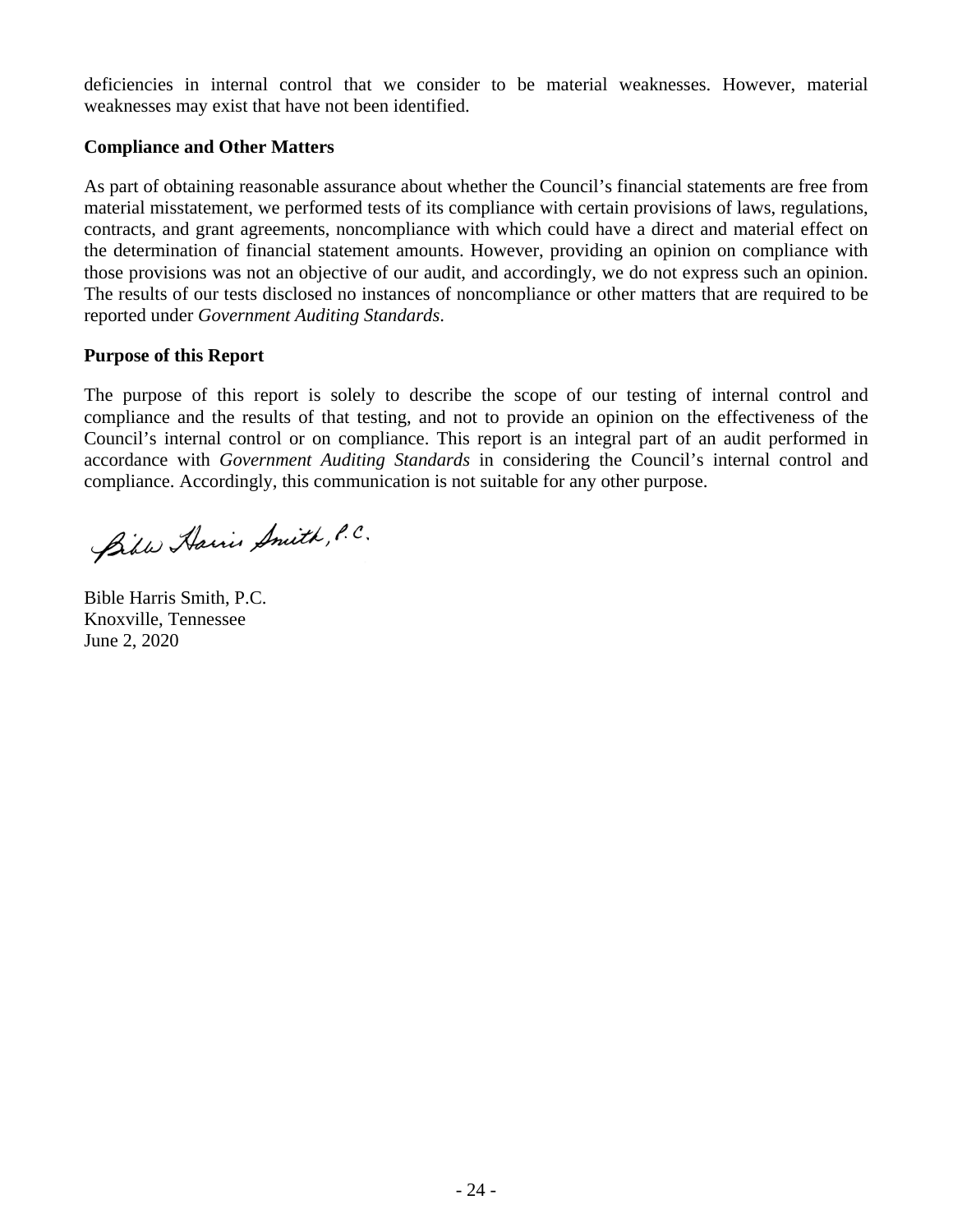# **Bible Harris Smith**, P.C.

Certified Public Accountants and Business Advisors Since 1949

Knoxville, TN 37902-2104 Program E-mail *lastname*@BHSpc.com

507 West Clinch Avenue Member of the AICPA Peer Review Phone 865-546-2300 Member of the Tennessee Society Fax 865-525-7454 of Certified Public Accountants

## INDEPENDENT AUDITOR'S REPORT ON COMPLIANCE FOR EACH MAJOR PROGRAM AND ON INTERNAL CONTROL OVER COMPLIANCE REQUIRED BY THE UNIFORM GUIDANCE

Board of Directors Clinch-Powell Resource Conservation & Development Council, Inc.

Rutledge, Tennessee

#### **Report on Compliance for Each Major Federal Program**

We have audited Clinch-Powell Resource Conservation & Development Council, Inc.'s (the Council) compliance with the types of compliance requirements described in the *OMB Compliance Supplement* that could have a direct and material effect on each of the Council's major federal programs for the year ended September 30, 2019. The Council's major federal programs are identified in the summary of auditor's results section of the accompanying schedule of findings and questioned costs.

#### *Management's Responsibility*

Management is responsible for compliance with federal statutes, regulations, and the terms and conditions of its federal awards applicable to its federal programs.

#### *Auditor's Responsibility*

Our responsibility is to express an opinion on compliance for each of the Council's major federal programs based on our audit of the types of compliance requirements referred to above. We conducted our audit of compliance in accordance with auditing standards generally accepted in the United States of America; the standards applicable to financial audits contained in *Government Auditing Standards*, issued by the Comptroller General of the United States; and the audit requirements of Title 2 U.S. *Code of Federal Regulations* Part 200, *Uniform Administrative Requirements, Cost Principles, and Audit Requirements for Federal Awards* (Uniform Guidance). Those standards and the Uniform Guidance require that we plan and perform the audit to obtain reasonable assurance about whether noncompliance with the types of compliance requirements referred to above that could have a direct and material effect on a major federal program occurred. An audit includes examining, on a test basis, evidence about the Council's compliance with those requirements and performing such other procedures as we considered necessary in the circumstances.

We believe that our audit provides a reasonable basis for our opinion on compliance for each major federal program. However, our audit does not provide a legal determination of the Council's compliance.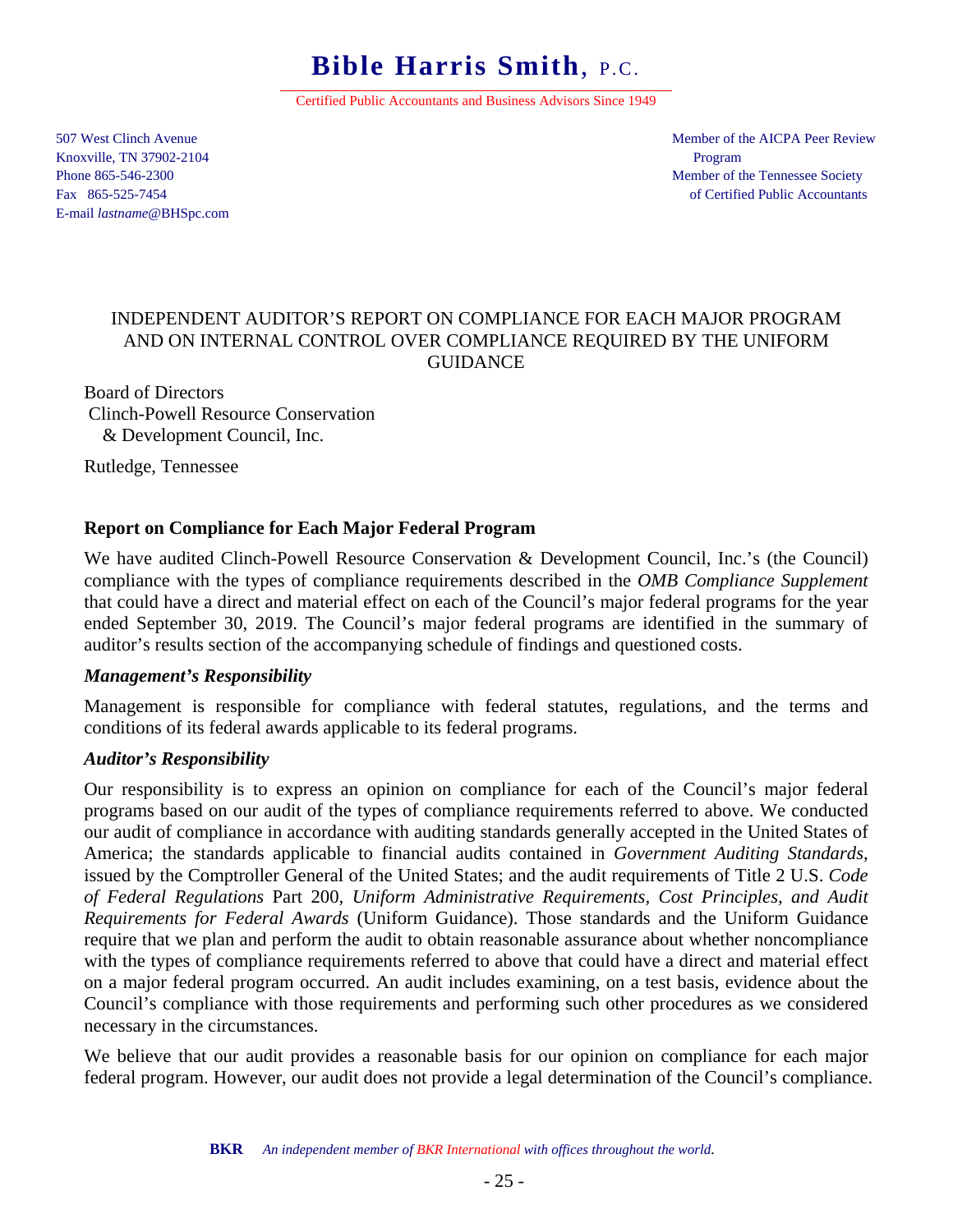# *Opinion on Each Major Federal Program*

In our opinion, the Council complied, in all material respects, with the types of compliance requirements referred to above that could have a direct and material effect on each of its major federal programs for the year ended September 30, 2019.

### **Report on Internal Control Over Compliance**

Management of the Council is responsible for establishing and maintaining effective internal control over compliance with the types of compliance requirements referred to above. In planning and performing our audit of compliance, we considered the Council's internal control over compliance with the types of requirements that could have a direct and material effect on each major federal program to determine the auditing procedures that are appropriate in the circumstances for the purpose of expressing an opinion on compliance for each major federal program and to test and report on internal control over compliance in accordance with the Uniform Guidance, but not for the purpose of expressing an opinion on the effectiveness of internal control over compliance. Accordingly, we do not express an opinion on the effectiveness of the Council's internal control over compliance.

A *deficiency in internal control over compliance* exists when the design or operation of a control over compliance does not allow management or employees, in the normal course of performing their assigned functions, to prevent, or detect and correct, noncompliance with a type of compliance requirement of a federal program on a timely basis. A *material weakness in internal control over compliance* is a deficiency, or combination of deficiencies, in internal control over compliance, such that there is a reasonable possibility that material noncompliance with a type of compliance requirement of a federal program will not be prevented, or detected and corrected, on a timely basis. A *significant deficiency in internal control over compliance* is a deficiency, or a combination of deficiencies, in internal control over compliance with a type of compliance requirement of a federal program that is less severe than a material weakness in internal control over compliance, yet important enough to merit attention by those charged with governance.

Our consideration of internal control over compliance was for the limited purpose described in the first paragraph of this section and was not designed to identify all deficiencies in internal control over compliance that might be material weaknesses or significant deficiencies. We did not identify any deficiencies in internal control over compliance that we consider to be material weaknesses. However, material weaknesses may exist that have not been identified.

The purpose of this report on internal control over compliance is solely to describe the scope of our testing of internal control over compliance and the results of that testing based on the requirements of the Uniform Guidance. Accordingly, this report is not suitable for any other purpose.

Bible Asia Smith, P.C.

Bible Harris Smith, P.C. Knoxville, Tennessee June 2, 2020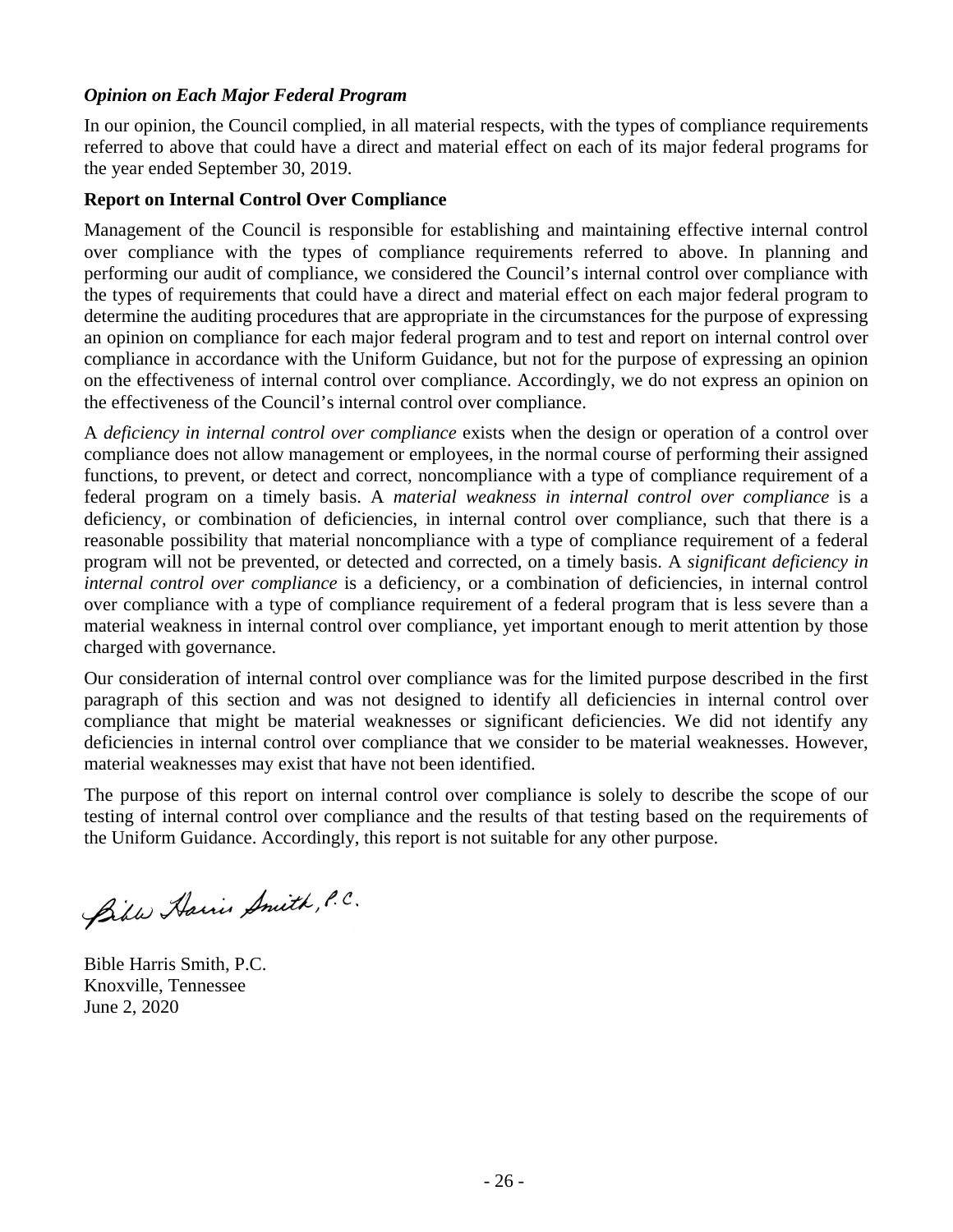## CLINCH-POWELL RESOURCE CONSERVATION & DEVELOPMENT COUNCIL, INC. SCHEDULE OF FINDINGS AND QUESTIONED COSTS YEAR ENDED SEPTEMBER 30, 2019

### Summary of Auditor's Results

- 1. The auditors' report expresses an unmodified opinion on whether the financial statements of Clinch-Powell Resource Conservation & Development Council, Inc. were prepared in accordance with GAAP.
- *2.* No significant deficiencies disclosed during the audit of the financial statements are reported in the Independent Auditor's Report on Internal Control Over Financial Reporting and on Compliance and Other Matters Based on an Audit of Financial Statements Performed in Accordance with *Government Auditing Standards.* No material weaknesses are reported*.*
- 3. No instances of noncompliance material to the financial statements of the Council, which would be required to be reported in accordance with *Government Auditing Standards,* were disclosed during the audit.
- 4. No significant deficiencies were disclosed during the audit of the major federal award programs and thus none are reported in the Independent Auditor's Report on Compliance for Each Major Program and on Internal Control over Compliance Required by the Uniform Guidance.
- 5. The auditor's report on compliance for the major federal award programs for the Council expresses an unmodified opinion on all major federal programs.
- 6. There are no audit findings that are required to be reported in accordance with 2 CFR section 200.516(a)
- 7. The program tested as major program was:

The Corporation for National and Community Service-Americorps Passed through the Volunteer TN Appalachia Cares CFDA 94.006

- 8. The threshold for distinguishing Types A and B programs was \$750,000.
- 9. The Council was determined to be a low risk auditee.

Findings - Financial Statement Audit None Reported

Findings and Questioned Costs - Major Federal Award Programs Audit None Reported